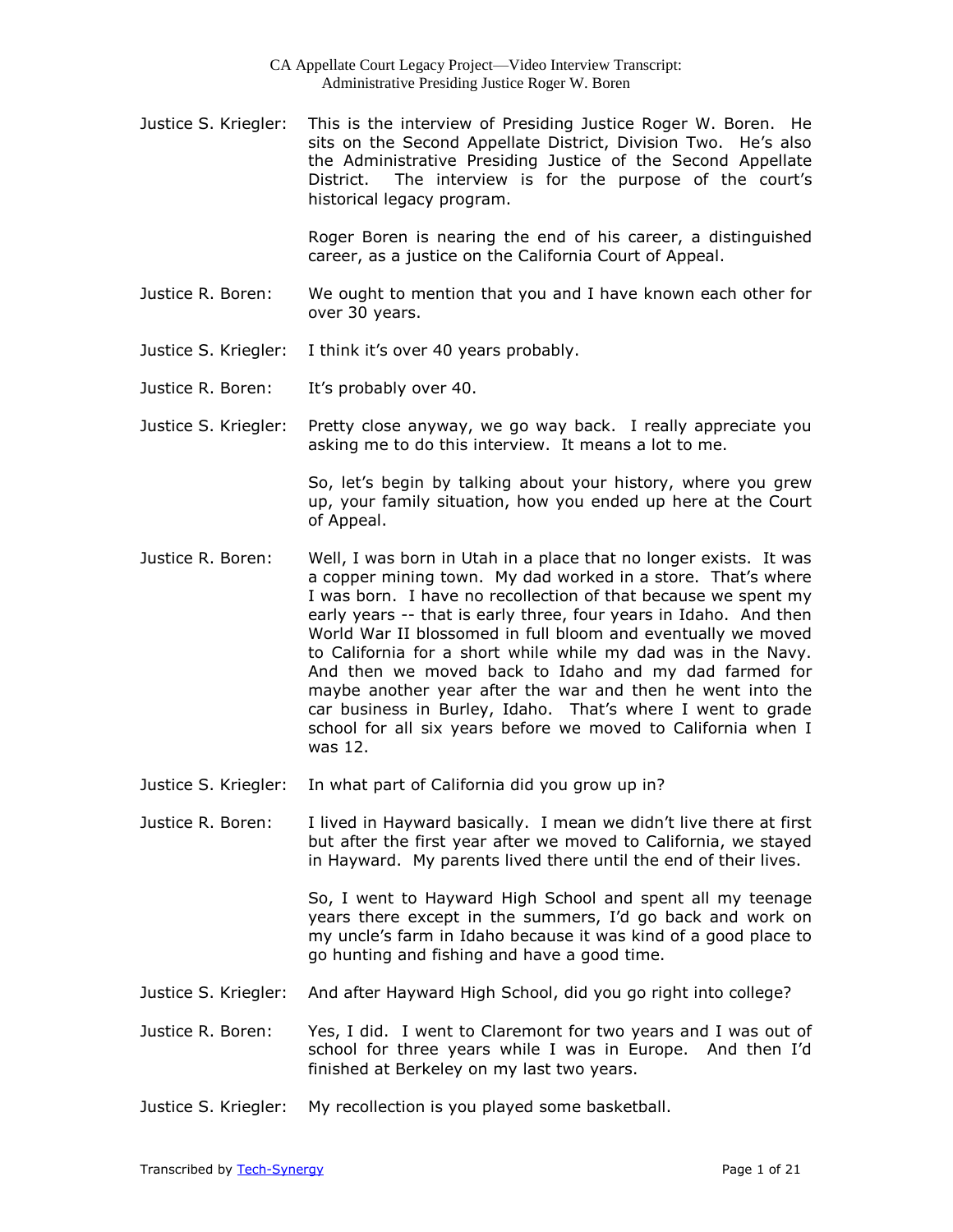- Justice R. Boren: At Claremont I did. That was one of the things that attracted me there because I wasn't a very good basketball player.
- Justice S. Kriegler: My recollection is that once you got to the Attorney General's Office, a couple of your classmates at Claremont were actually in the offices.
- Justice R. Boren: One in particular is Jack Carey. He was my roommate at Claremont for two years. We'd sort of incidentally followed each other around. He visited me in Austria in -- it would've been 1963, and we rode off and on just intermittently, not a lot. And the last I heard from him, he was an insurance adjuster. He'd graduated from Claremont. And then I didn't hear from him for a while.

The Vietnam War was building up and I went into the Army Security Agency, Second Lieutenant, went to the school in Massachusetts. I thought I was going to Germany, that's my original orders were to send me to Germany. I thought, "Well, this is good. I could speak German now and this'll be a good thing." The last minute, I got notified I better go downstairs to the head shed because I had a change of orders. I went down there and they changed me to -- I thought I was going directly to Vietnam. I went downstairs and they told me I was stationed at Helemano, which I thought must be hell on earth somewhere. I found out it's in the middle of Oahu in Hawaii.

After the war was over and I was out of the -- well, it wasn't over but I was out of active duty, I went to law school. But I'd lost track of Jack. And about the beginning of my third year law school, I happen to see a Daily Journal article with a photograph on the front page showing two recent graduates who were looking at the bar results and were happy to find that they had passed. One of them was Jack Carey. I didn't even know he'd gone to law school.

So when I finished law school the next year and I came to work at the Attorney General's Office, I walked into Bill Pounders' office. He'd been assigned as my supervisor. And there was Jack Carey standing. He was working there. He was working also with Bill Pounders. And I found out he'd been in the Army Security Agency. And instead of going to Hawaii, he went to Panama.

00:05:01

- Justice S. Kriegler: Now, during the time you were in the army, were you already married or did you get married afterwards?
- Justice R. Boren: No, I got married before I went in the army and before I graduated college.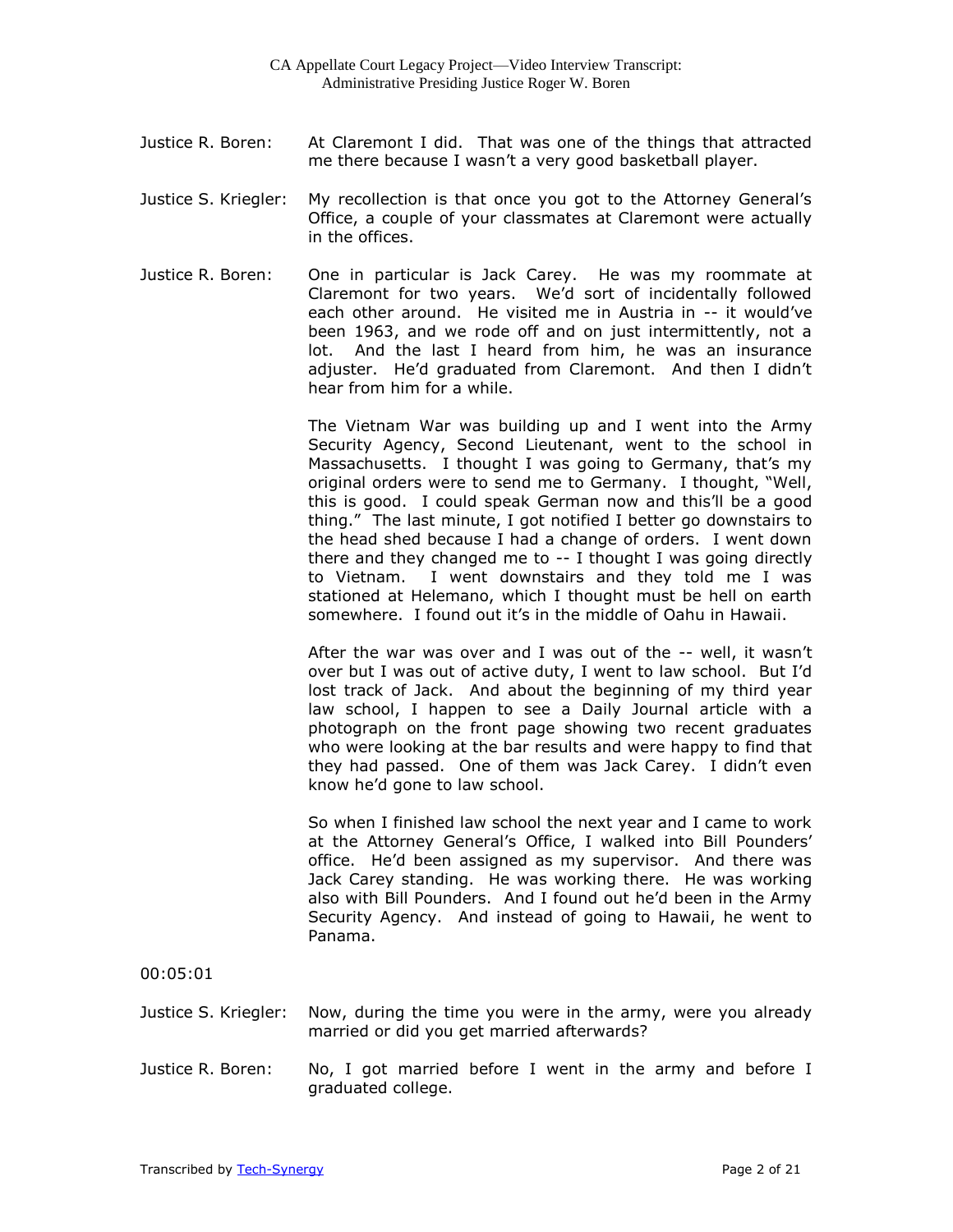- Justice S. Kriegler: And you were in military intelligence as I recall?
- Justice R. Boren: Yeah. There were two parts of it and that was the Army Security Agency that did work under NSA. That was what Jack was assigned to too.
- Justice S. Kriegler: Where did you go to law school?
- Justice R. Boren: I went to Law School at UCLA. That was after I graduated from UC Berkeley and after the Vietnam War business.
- Justice S. Kriegler: Then you went directly to the Attorney General's Office?
- Justice R. Boren: Yes.
- Justice S. Kriegler: How did you end up getting hired at the Attorney General's Office? What drew you to that office?
- Justice R. Boren: Probably because that was one of the few really good offers I had. I liked the idea of being able to do both appeals and trials. I'd been in a clinic program at UCLA and so I was kind of attracted that you could do both and I'd been in the Moot Court Program so I'd done appeals too and it kind of was a nice match.
- Justice S. Kriegler: The person you mentioned as your first supervisor, Bill Pounders, who later was my supervisor went on to have quite a distinguished career of his own. He tried literally hundreds of murder cases on the Ninth Floor of the criminal courts building.
- Justice R. Boren: Yeah. I figured he was the guru down there. He was certainly a guru in our office.
- Justice S. Kriegler: What was the office like back then? Right now there are over a hundred lawyers in the criminal law section. What was it like back then?
- Justice R. Boren: I have no idea that it's any different but I suspect it is looking at the amount of case load they carry and the variety of it. But the thing about it then was it seemed like it was small enough that we knew everybody who was in the Criminal Law Division and we knew quite a few other people in the other divisions. But the camaraderie was really good. Everybody felt comfortable with most of the members of the Criminal Law Division and admired them. The only thing was it was a time when not many people in the Attorney General's Office got advanced into anything else. It wasn't until there was this change of attorney generals that that opportunity came.
- Justice S. Kriegler: It really was a different job back then than it is now. If you look at how we do our legal research on computers and how we can correct errors with a punch of a button, we've drawn everything else by hand, right?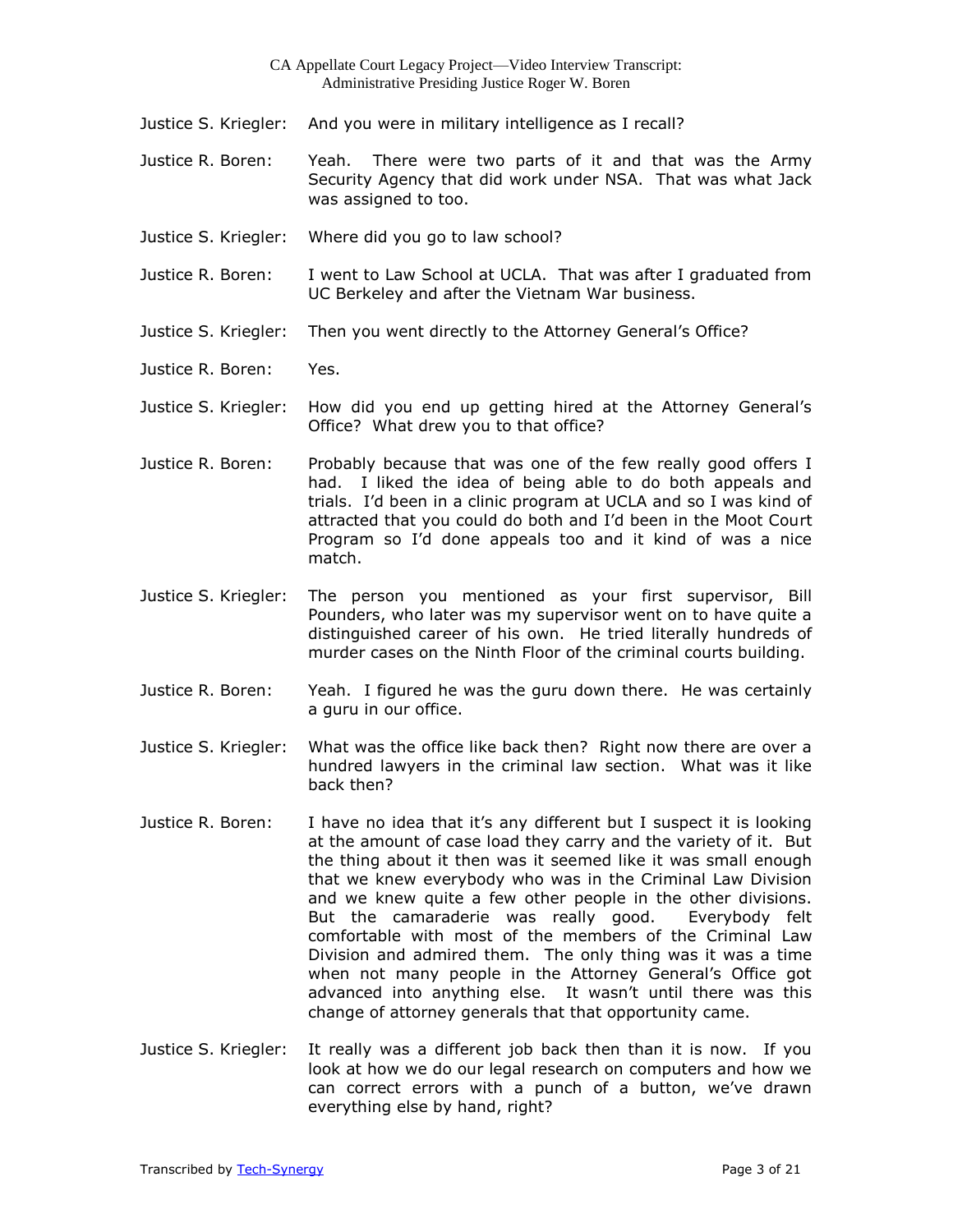- Justice R. Boren: You had to walk to the library to do your research.
- Justice S. Kriegler: There were no computers. There were no word processors. And as a result, I think our briefs were probably a lot shorter than what we see now.
- Justice R. Boren: Yeah, you couldn't recycle any quicker than you could talk. You could dictate them again but it still meant somebody had to type them up. You couldn't cut and paste.
- Justice S. Kriegler: So, the attorney general traditionally handles all of the felony appeals but there's also a trial component to the job. Did you get involved in trial work right away?
- Justice R. Boren: Almost immediately but it seems like it in retrospect because I'd been in that clinic program at UCLA, I knew my way around the courtroom a little better than some of the other new persons in the office.

So somewhere within the first two years, I got to do a weeklong trial up in Santa Maria, involved a lawyer that had been suspended and then as a consequence of this trial, he got disbarred. That experience of doing a criminal case of a very prominent person in that town was rather interesting and it taught me a lot about my way around a courtroom than I wouldn't have learned just from reading transcripts.

- Justice S. Kriegler: How about California Supreme Court arguments, did you argue in the Supreme Court?
- Justice R. Boren: I did not very well. I never was that great in oral argument. But your presiding justice here argued a case against me and I against him, People v. Sewell, in the Supreme Court back then. It was a guy who killed four of his friends for the money they had gotten from a pawnshop for selling musical instruments that they drove here from Maryland. He killed his four buddies at night so he could keep all of the proceeds and then he flew back to Baltimore. And in sentencing, the judge was so outraged that he sentenced him to consecutive life terms.

00:09:56

Sewell became the case from that time on, at least with respect to indeterminate sentence, life sentences, that you only have one life to give for your crime or crimes -- plural -- and so they all merged into one life term.

Justice S. Kriegler: I recall watching that argument between you and my current Presiding Justice Paul Turner, and I think you're being selfdeprecating. There wasn't much you could do. When you're an appellate lawyer, you play the hand you're dealt and the Court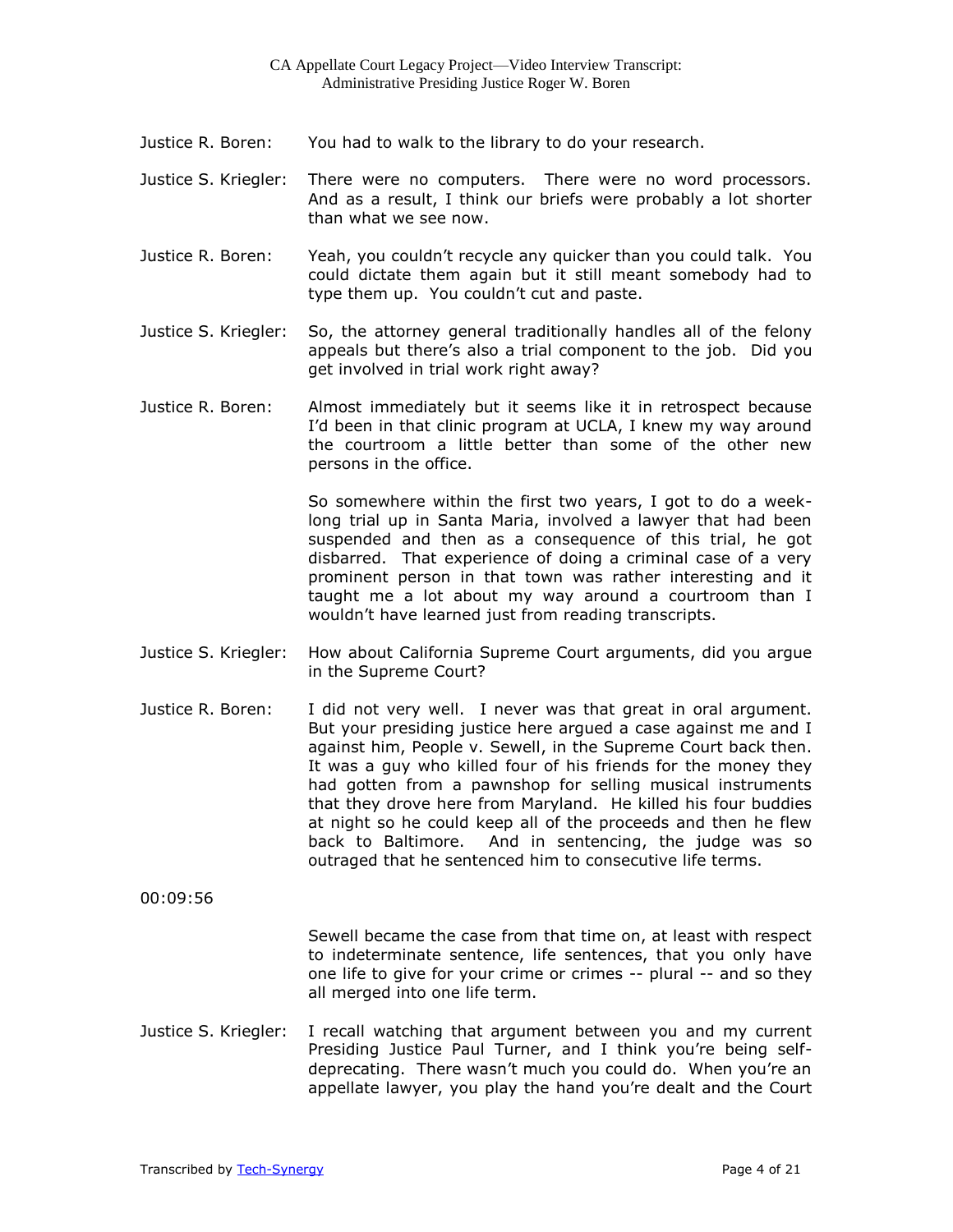of Appeal didn't really give you too much to work with on that one.

Justice R. Boren: It was fun. It was fun!

Justice S. Kriegler: I don't think you can take the fall on that case.

What about the Special Prosecutions Unit, would you explain what that was and how you got involved with it?

Justice R. Boren: I have to tell you that I was just really exhilarated with the opportunity to do that. There'd been previously in the office a - - I think they called it trial and investigations unit. People like Dick Huffman had run that thing. My brother was a lawyer out in Riverside DA's Office. And before I graduated from law school, I'd seen the attorney general's representative, Dick Huffman, and my brother putting on a no body prosecution and that kind of interested me. And I thought that was one of the reasons that I figured it was a good thing maybe to go to the Attorney General's Office because you got a mixture of things you could do. You had a lot of opportunities.

> So having known that, I got to the Attorney General's Office and found out that had gone way, way, way -- the only trials that were being done were conflict cases or invitation cases where -- there was a time when Mike Nash for instance took over all the misdemeanor cases in San Luis Obispo County because they had so many felonies especially murders going on at that time that they were shorthanded. We did that for a while and it was a great experience because we didn't see many misdemeanors in the Attorney General's Office, didn't know much about them in fact.

> The same thing happened when I became a judge, I didn't know what a misdemeanor was worth as far as any kind of plea bargaining or settlement of cases goes.

> But in any event, suddenly when Deukmejian became the attorney general, he said he was going to have a special prosecutions unit that would try organized crime cases and including organized crime where prison gangs and things like where they were committing major crimes. And the thought was, especially where the slopped over county lines all over California would be maybe a well-spent resource to have the Attorney General's Office participate or instigate those criminal prosecutions. And so we did. Luckily, I got picked for that and luckily you succeeded me.

- Justice S. Kriegler: So you worked full-time with one or more investigators that were signed just to work with you as a team as I recall.
- Justice R. Boren: The team would have two investigators and a secretary, and that was basically the team. But the team also benefitted from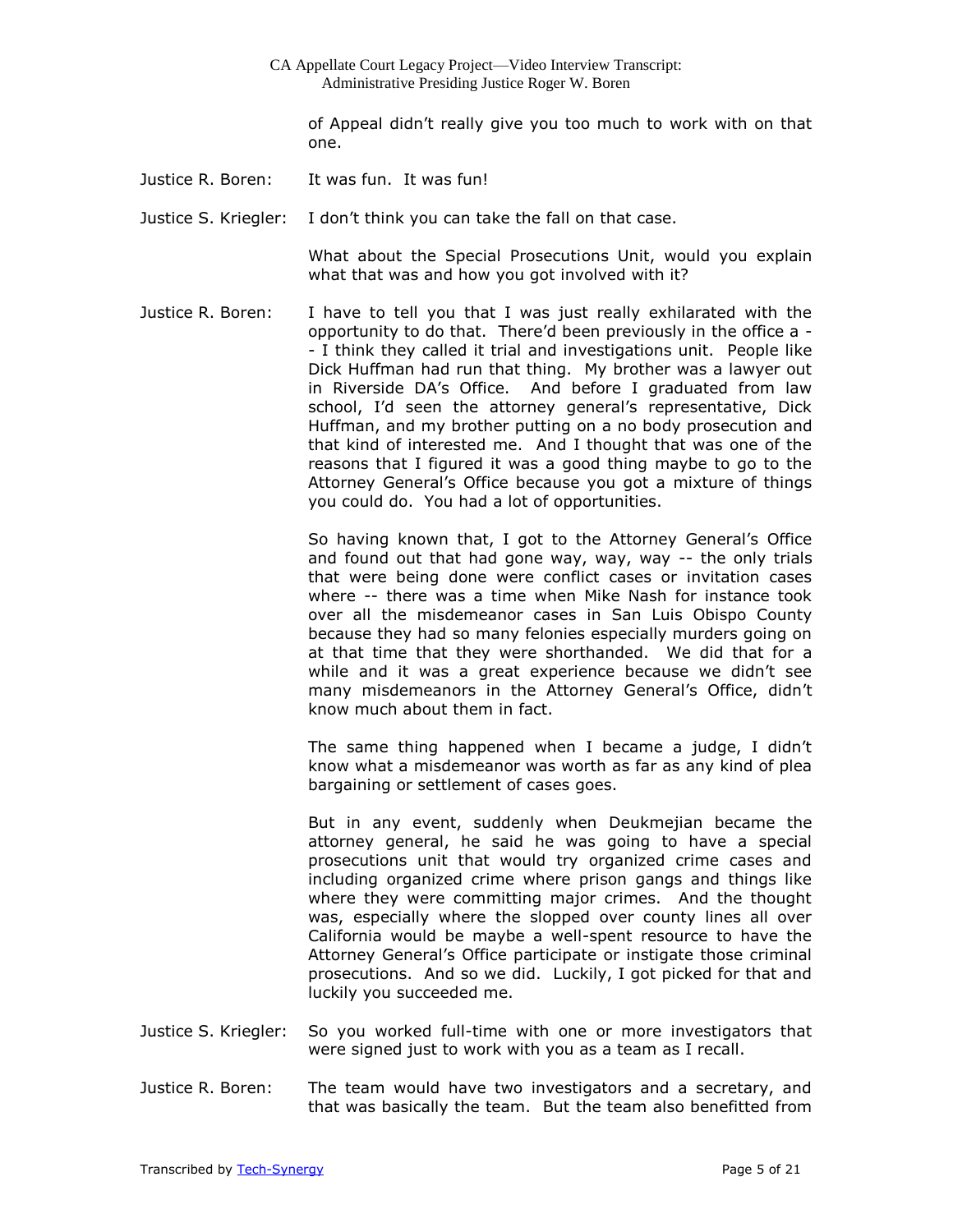the statewide organization, SPU as it was called, because you had other resources you could call on -- some of the Sacramento portions of the Department of Justice and other people to take care of some of the things you needed done and you could get extra investigative help that way.

- Justice S. Kriegler: As I recall, you were in the Special Prosecutions Unit for just a couple of years to get things started.
- Justice R. Boren: I never did get to do a trial, I don't think. I did some preliminary hearings but never got to do any trials.
- Justice S. Kriegler: Why don't you just kind of give us an idea of what kind of cases you got started that you then handed off to your successor?
- Justice R. Boren: Well, I guess the main ones I remember were -- first of all, we call them the "meat cases." It was two fellows called Ciccarello and Howard. It turned out they had some pretty heavy contacts, the mafia, the Italian Mafia was really in the middle of them. But Joe Bonanno who at one time was considered the big godfather in the United States was in business with them with one of their meat plants here in Los Angeles. They were busting out corporations essentially taking over, let's say undercapitalized, underfunded, not doing well corporations and then getting the assets out without getting anything any stockholders that might exist and basically destroying any value that was left in the corporations.

00:15:13

- Justice S. Kriegler: Including burning one of them down?
- Justice R. Boren: And then they tried to burn one down in Long Beach, which happened to be where the attorney general lived which then got really hitting towards home -- worrying about his own home. Not in a literal sense but in the sense of it being close to home.

The guy that they hired to do the arson job, inside job, ended up dying and that made the case more interesting. You had a dying declaration on audio tape and it was a pretty interesting case.

A lot of things happened. I got to travel to Red Bluff, Tehama County which is sort of a cowboy county. It was an interesting time.

- Justice S. Kriegler: You also filed another case --
- Justice S. Kriegler: Right -- involving a hit by the Mexican Mafia.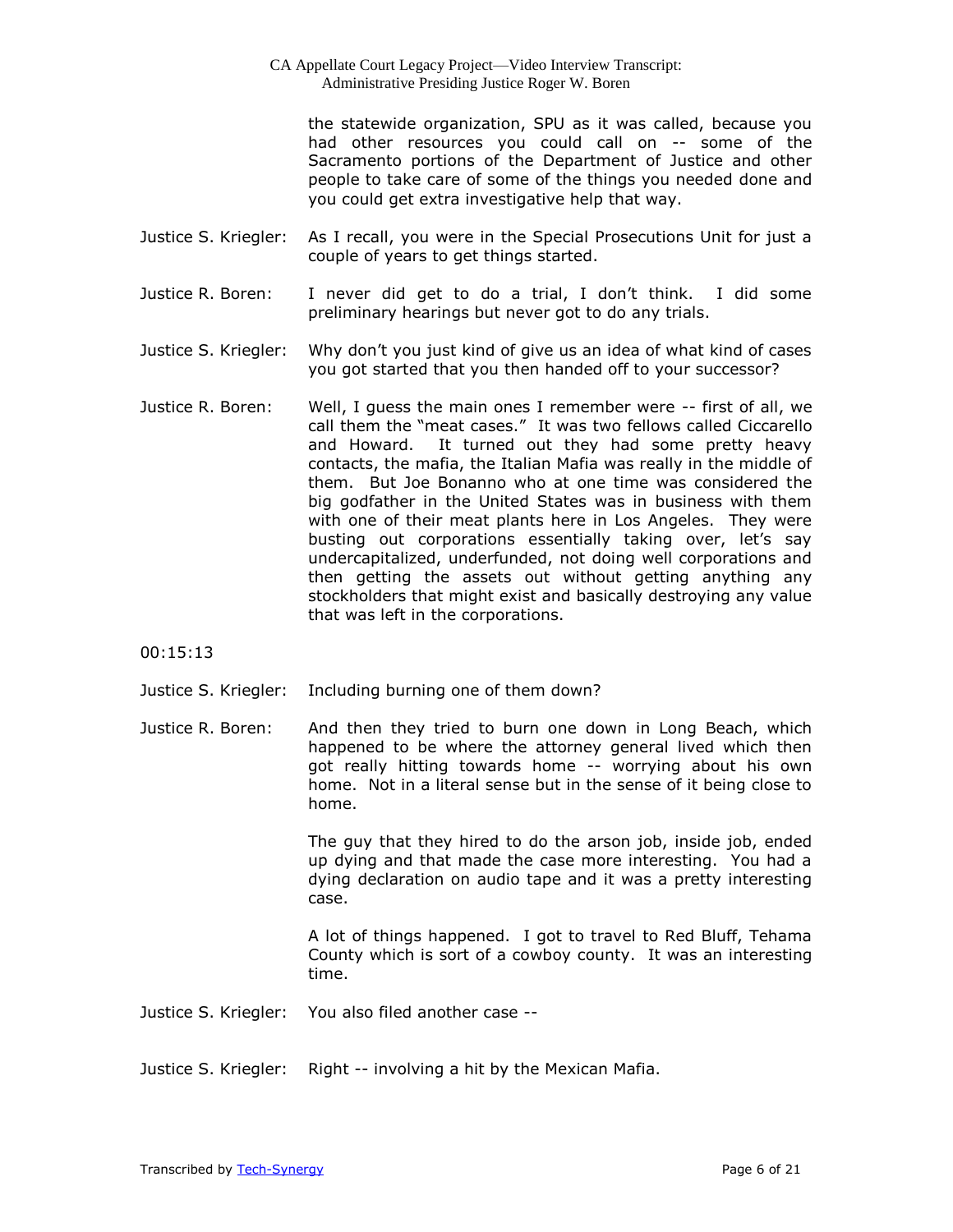Justice R. Boren: And that was really an oddball case that we even got into that. Apparently, the DA started to do it and didn't like the way things were going and basically they let it down. They used as one of the excuses for not following through on the case that there was a missing witness. Riverside -- not Riverside. Pasadena Police came over to talk to us, the detectives, talked to me and Paul Tilleners, one of the detectives. They explained that they knew where the witness was. The witness never left town and was there all the time.

> It was a shame that this case was… because it was a righteous hit murder that was instigated by a doctor, a medical doctor, who wanted to kill his best friend who owed him a lot of money apparently but threatened to expose certain skeletons in his closet. And I think he had a lot of skeletons. They hired a guy from the Mexican Mafia that just got out of a federal prison or something in Wisconsin and he agreed to do it. They killed the guy walking with his lawyer on Colorado Boulevard about nine o'clock at night. He was walking to his Rolls-Royce.

- Justice S. Kriegler: That case actually ended up having a lot of ramifications because after the case you're describing was over several highranking members of the Aryan Brotherhood decided to leave that prison gang and cooperate with the attorney general and I think that led to --
- Justice R. Boren: Well most of that came after you took over the case.
- Justice S. Kriegler: Well, I was already gone actually by the time most of that happened.
- Justice R. Boren: There was a lot of interesting that's happened. One of the things that happened was that Buenrostro, the shooter -- I was in Department 100 for something, I don't know what, and I was told that Buenrostro was in the lockup talking to Leslie Abramson, who wasn't his lawyer. Apparently she -- either he called her or she called him but anyway, she became his lawyer. Things got essentially much rougher on being the attorney in that case and you had to put up with that.
- Justice S. Kriegler: That was a challenge.

Now, let's talk about why you left the Special Prosecutions Unit. What was that all about?

Justice R. Boren: Here's the way it happened. I mean like everybody else, I heard what was going on with the Hillside Strangler here in L.A. I read the papers, heard the news.

> I took my family up to the Sierras. We went up to Sequoia National Park. And right around that time, either coming or going, I heard that there was possibly a district attorney's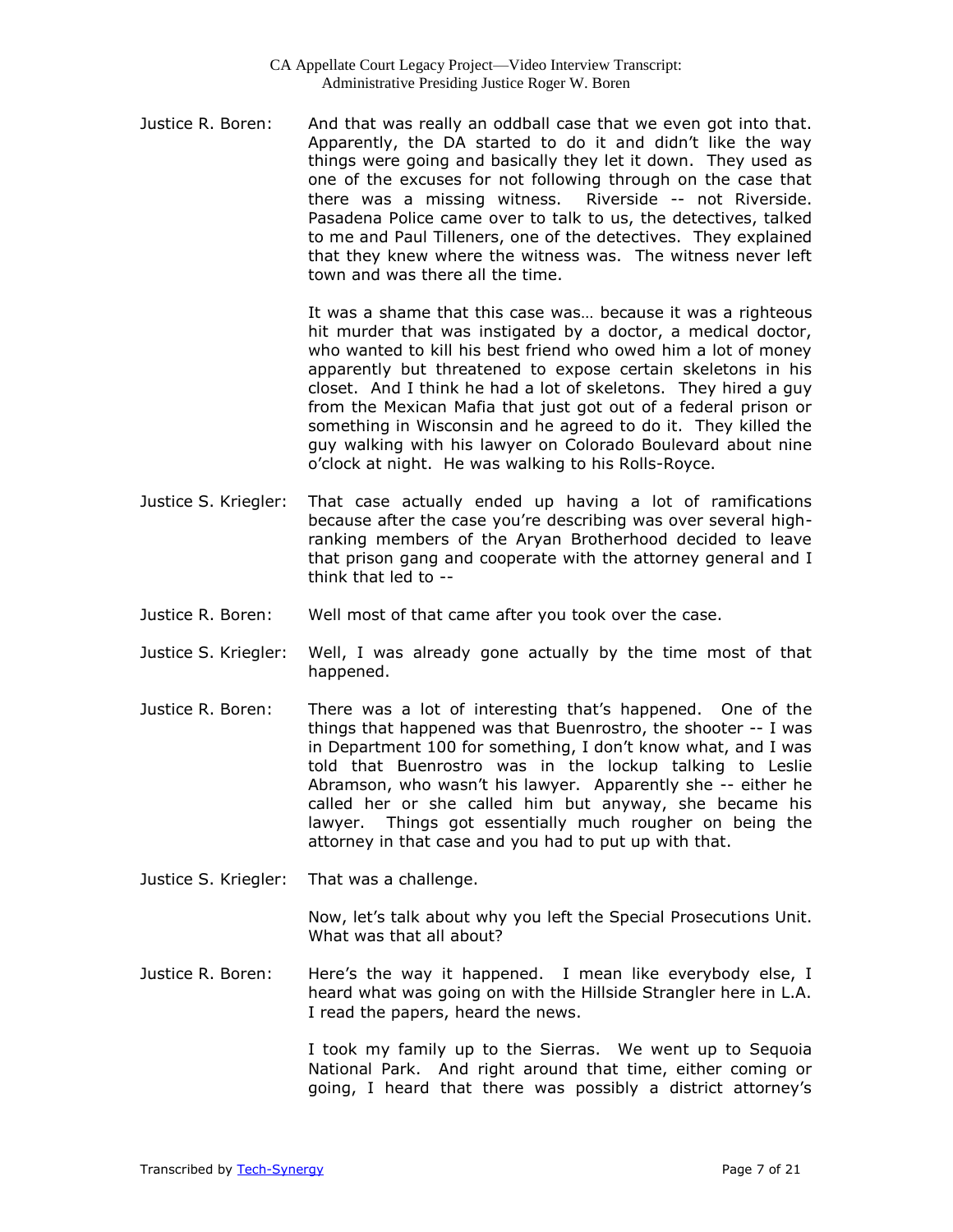motion to dismiss the case against Buono that was being done with the help of using Bianchi as a witness.

- Justice S. Kriegler: And they were the Hillside Stranglers.
- Justice R. Boren: They were the Hillside Stranglers.
- Justice S. Kriegler: Kenneth Bianchi and Angelo Buono, right?
- Justice R. Boren: Yes. And when I came back I was thinking, "I wonder what's going to happen." And then I immediately heard on the news that Ron George was not going to grant the motion to dismiss, that rather he was going to ask the attorney general -- and he being a former attorney general knew how that worked. He was going to ask the attorney general to see if they would take over the case. I thought, "Oh, it'll go the Criminal Law Division." I walk in the front door of the building there in Wilshire, and I'm walking to the elevator and Bob Philibosian came by and said, "I want to see you in my office upstairs."
- Justice S. Kriegler: He was the Chief Assistant Attorney General.
- Justice R. Boren: And he was the head of all criminal statewide under Deukmejian. He called me in and said he wanted me to do this case and I could pick somebody else to be in it with me.
- 00:20:10
- Justice S. Kriegler: So you and Mike Nash?
- Justice R. Boren: That's how I got Mike Nash to be my colorful assistant.
- Justice S. Kriegler: Originally, you thought the case might take up to a year or so to get put together and try and everything. But how long did it actually take from start to finish once you got involved?
- Justice R. Boren: I should tell you how we put it together. We had two weeks to decide whether to prosecute it or not and then I don't know what Attorney General Deukmejian would have done if we just said, "No, it's a bad case." But we really looked at only two things. We looked at the 18 pages that Judge George wrote about denying the motion. It was about 18 pages long and we read all of the transcript of what Ken Bianchi had testified to.
- Justice S. Kriegler: Just so people understand, we're talking about --
- Justice R. Boren: After the prelim. He'd already testified at the prelim.
- Justice S. Kriegler: But this is a prosecution that involved the murder of 10 women whose bodies were dumped at various locations next to the road often which is -- up the hills which is why they called - how they got the name Hillside Strangler. And it really, as I recall, had gripped the community in fear at the time because it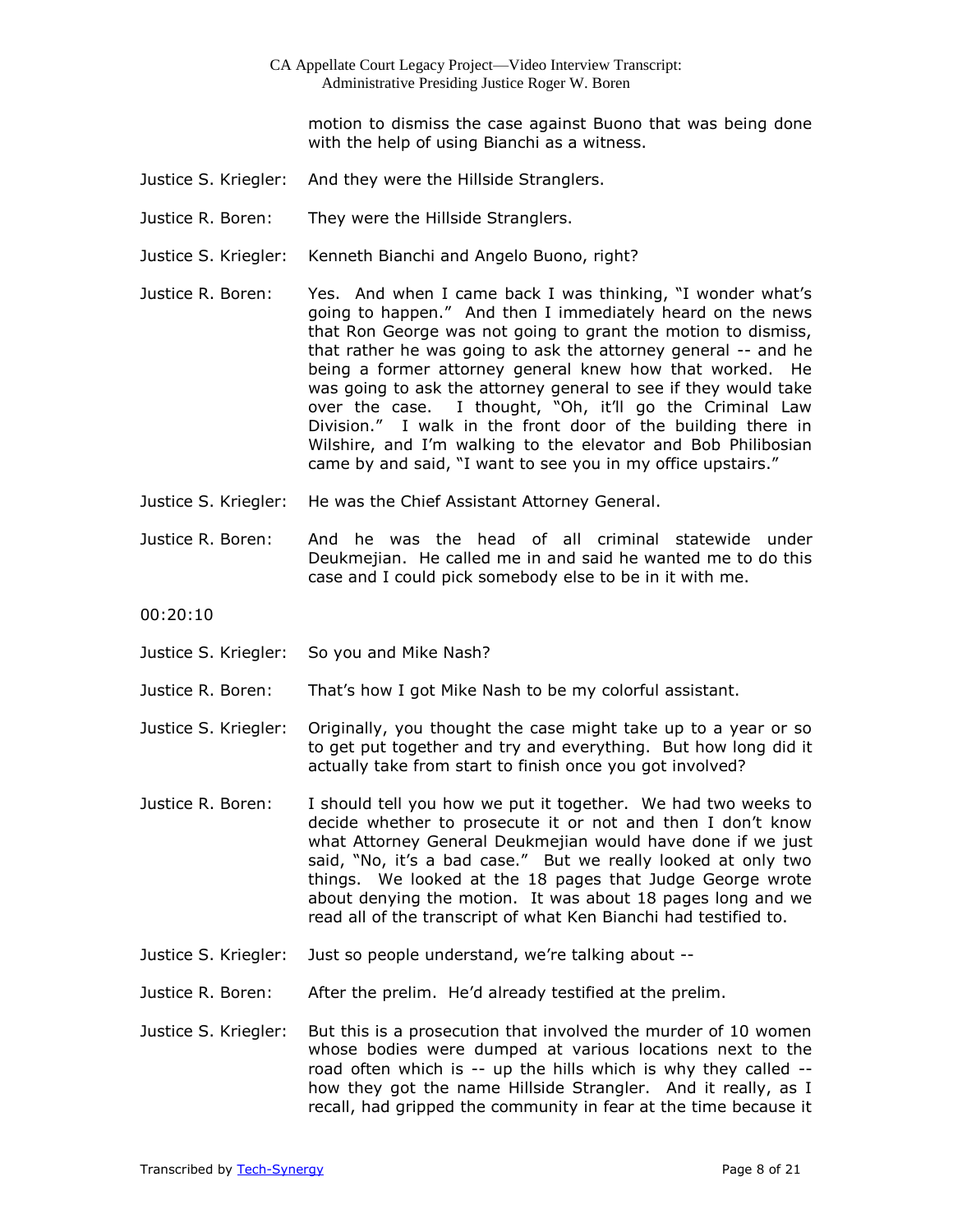seemed like every day or two another young woman was being found dead by the road.

- Justice R. Boren: I think it was the first time in L.A. where people were really afraid because it was a serial killing type thing. And by the time that really they discovered that serial killings were being conducted in L.A., it didn't involve just people of a low caste, like prostitutes, it involved college girls and things like that and so people became more generally afraid.
- Justice S. Kriegler: And the district attorney then John Van de Kamp asked to dismiss the case and Ron George was the trial judge and he went on of course to the Court of Appeal and then be Chief Justice of California and he denied the motion to dismiss and referred it to the attorney general. Looking back on Judge George's decision, do you think that was a huge risk for him to take personally? Suppose the case hadn't turned out as it did, ultimately, you got convictions on nine counts of first degree murder, I think.
- Justice R. Boren: I don't think it was that great a risk. If he had granted it, they would have laid it off on the DA, the DA might, however, have said that it was Ron George's fault that they had to be dismissed because there'd been a motion to sever in the nonmurder counts from the murder counts that Ron George had granted. And at that time, the law in California was such that you had to pretty much do that. And so he granted the motion. I think he had to grant the motion. And they might have later … But I think most people would have forgotten it. He just felt it was wrong I think to dismiss it. I think your gut reaction would tell you "You can't just let this guy walk when you have a sufficient case." And that 18-page order he wrote did detail why it was a viable case.
- Justice S. Kriegler: After the two weeks where you've looked at it, you made your recommendations, how long did it take to try the case and get verdicts and sentencing and everything?
- Justice R. Boren: Okay. We had that two weeks and he told us that the trial date would be either the 14th or the 16th of November and those two weeks ended about the middle of August. So we basically had almost three months to prepare. We had them bring everything the DA had over to our building and that took a truck. I mean the reports and all the exhibits that were in the hands of the DA's, it took a whole truck. We had to set aside a whole large room bigger than an office room and put some desks and file cabinets and TVs in there because there was video and all kinds of evidence.

Mike and I basically worked until October, in other words, a month and a half trying to organize all the witnesses. The files were a mess. They were just helter-skelter kind of thing because maybe the other people hadn't worked too hard and I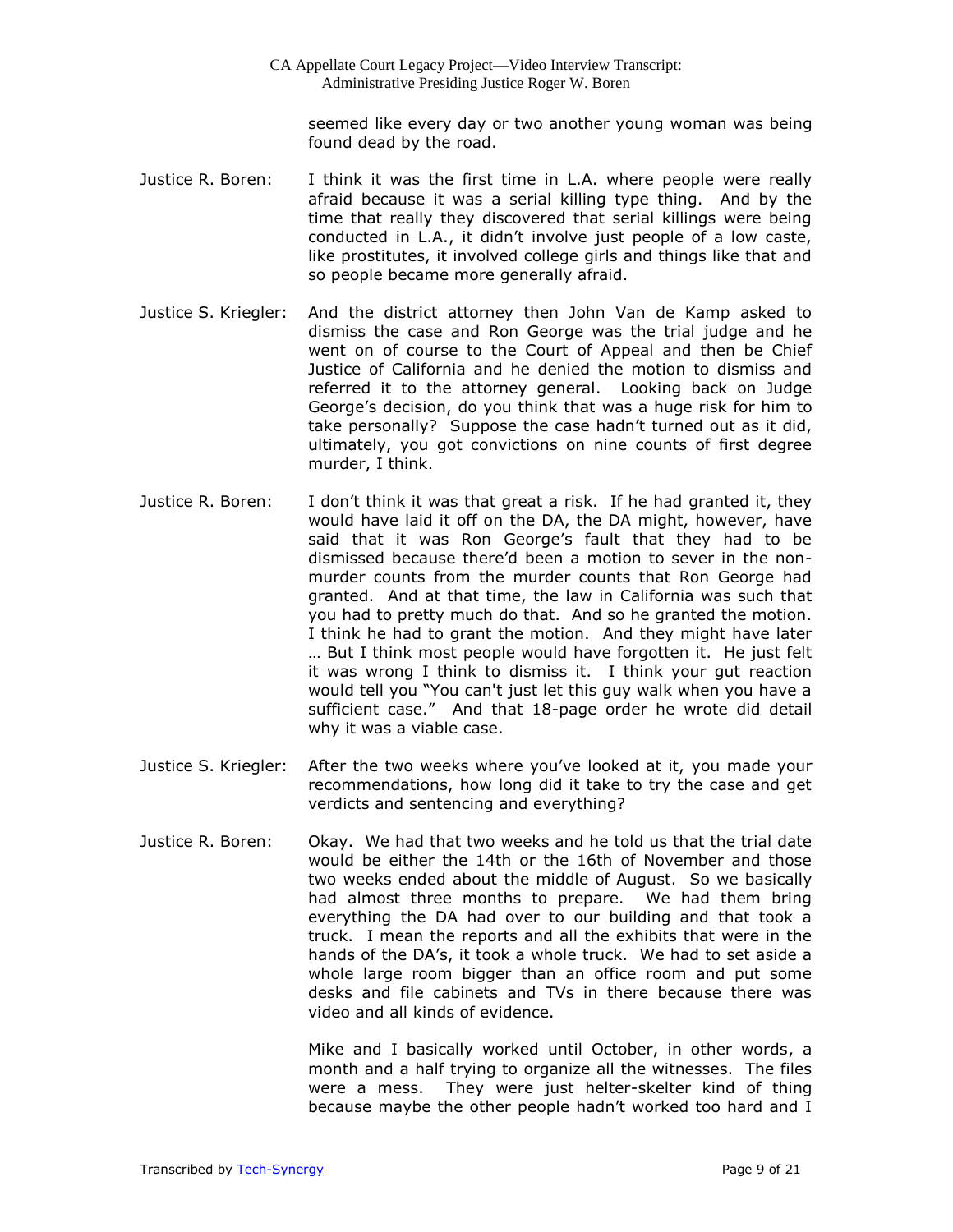don't know but they were not organized in a way that you can really decide what to do anything with. So we had to reorganize them. We did cards on all the witnesses. We tried to figure out a plan for how we would do the trial in what order. And then October, we split. We decided Mike would handle with Elizabeth Barron who later became a Court of Appeal Justice would handle hypnosis because there was a problem.

00:25:10

The problem was this. The California Supreme Court had issued a case and it was called People V. Shirley. I don't remember the citation that basically said if you hypnotized a witness before you put him on the witness stand and you didn't videotape it, and you didn't take certain precautions, it might be unfair to put that witness on in front of the jury to talk about reconstructed memory you might say. So during the month of October, Ron George conducted this almost month-long hearing using all the psychiatrists that had examined Bianchi and all the police and the witnesses who had been hypnotized and decided who had been hypnotized and who wasn't. We kind of worried about, well, Ken Bianchi was hypnotized too not by the police but by his own psychiatrist. And Ron George found he'd been faking, in other words, so he wasn't hypnotized.

While Mike and Elizabeth were doing those hearings, I took care of the scientific stuff. So I took a trip up to Bellingham first of all because that's where Ken Bianchi had killed two more girls after he'd left L.A. without Buono. And then I went back east to Delaware to DuPont and then down to North Carolina to Monsanto because they had electron microscopes and there were a lot of nylon and other type of fibers involved in the case that really hadn't been -- some of it had been put on at the prelim but the DA hadn't been paying much attention to them because there were other things that were more critical at the time.

Getting that together was a real problem. In Monsanto, that actually ended up being probably the biggest single piece of evidence in the case, was the fibers from Buono's house that were found on one of the victims. And it was through the Monsanto, they had this huge electron microscope computer type of materials and they were also experts in nylon and it turned out that these fibers, there were only like 16 of these nylon fibers on this girl's hand. It was left from the residue of tape that been put on her hands by Bianchi.

If you take a carpet, even this carpet right here, if you took a tuft of carpet at least at that time, one single tuft would have about 200 fibers in it. And she only had 16 nylon fibers on her wrist. But one of those fibers was an unusual Japanese fiber and I won't describe it here. I don't have the things to show you but it was an unusual shape. And he says the reason that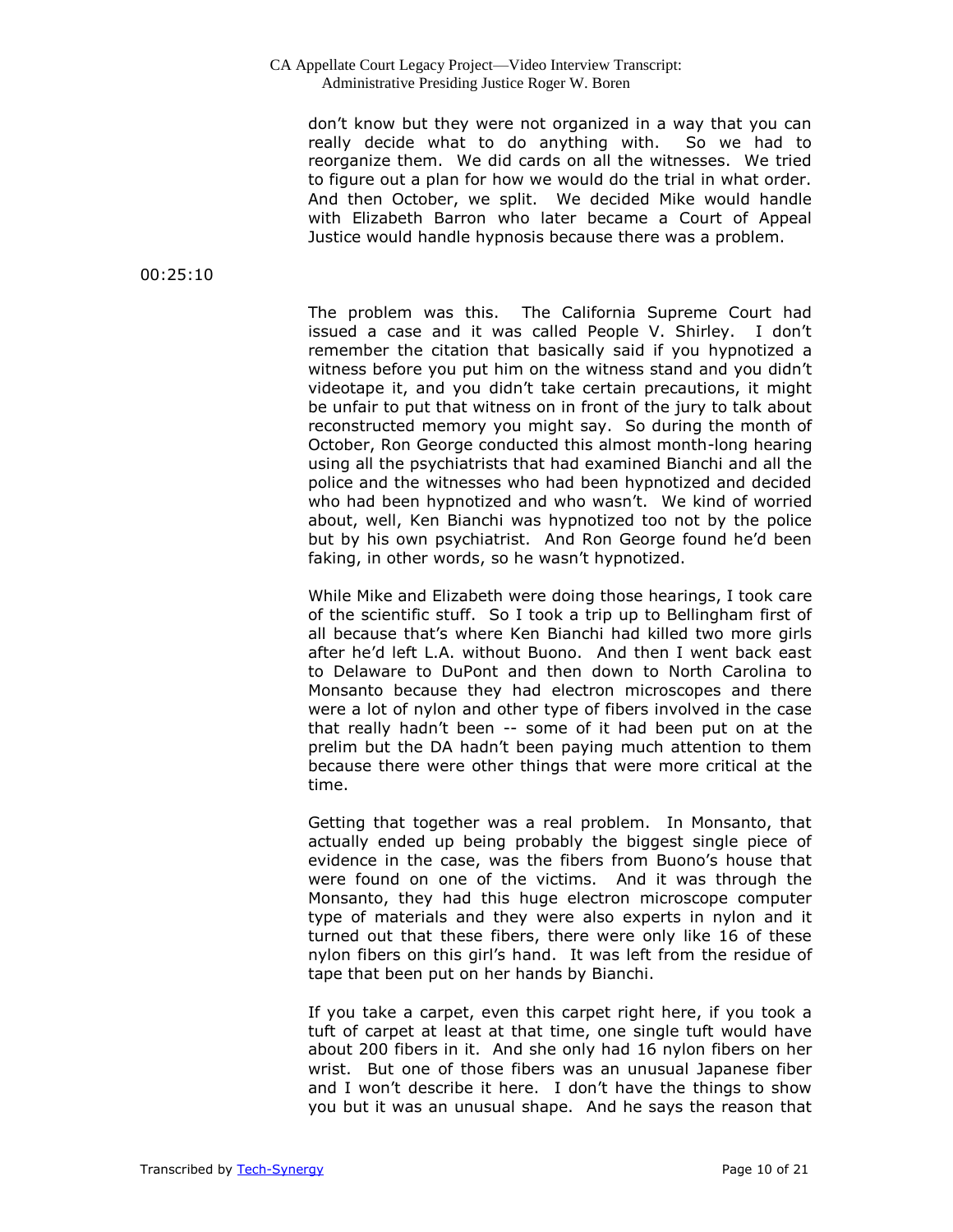there are different kinds of nylon fibers in carpets, for example, is that they're automotive carpets where they put nylon sweepings, they call them floor sweepings into making those carpets. They're cheaper carpets and this had all kinds of nylon and there are different types.

But it had this Japanese carpet that Bianchi had said the women had been killed on. Any tuft would show about two of these Japanese -- among the 200, two out of the 200 would be Japanese fibers; that was the average. Out of 16, you got one. We were very, very lucky to find that one. And that was very convincing I think to the jurors. And that was late in the case that we put that on. Saved that for a good point to pin it all together and that was -- between that and Bianchi's stuff and a few other things we had, that was what really made the case.

- Justice S. Kriegler: As I recall, at that time your brother had the record for the longest trial in California.
- Justice R. Boren: Yes, he did. You're trying to get to the length. But the exact length of trial and we're talking about from picking a jury to getting the verdicts, not to sentencing, was two years and two days.
- Justice S. Kriegler: And your brother had tried a case --?
- Justice R. Boren: Sixteen months. We're slow. It runs in the family.
- 00:30:04
- Justice S. Kriegler: Ultimately, the jury came back with guilty verdicts on nine of the 10 counts, as I recall. Is that right?
- Justice R. Boren: Yes. One was found not guilty. That was Yolanda Washington and even that's sort of interesting because the jury found Buono not guilty for exactly the right reasons. The scenario was Bianchi told the police that they picked her up, handcuffed her in the car, but they picked her up by a huge market somewhere. I think it was a huge market which is a really away from where she was. She was a prostitute working in Sunset Boulevard and this was a few blocks away from there. And he said that they were driving along and Buono gave him a sign, nothing in words but gave him the sign and so he killed her which didn't sound -- if you knew Bianchi, it was the exact kind of thing he would do which is, "It wasn't me really. It was him that started this."

And the interesting thing was there was -- after Bianchi was arrested and before Buono was ever in the news, there was an attorney. Later on, he actually appeared in front of me as a criminal law attorney in downtown in the Criminal Court building. His name was Ron LeMieux and supposedly, I never checked on this part, but he said one time he played at least for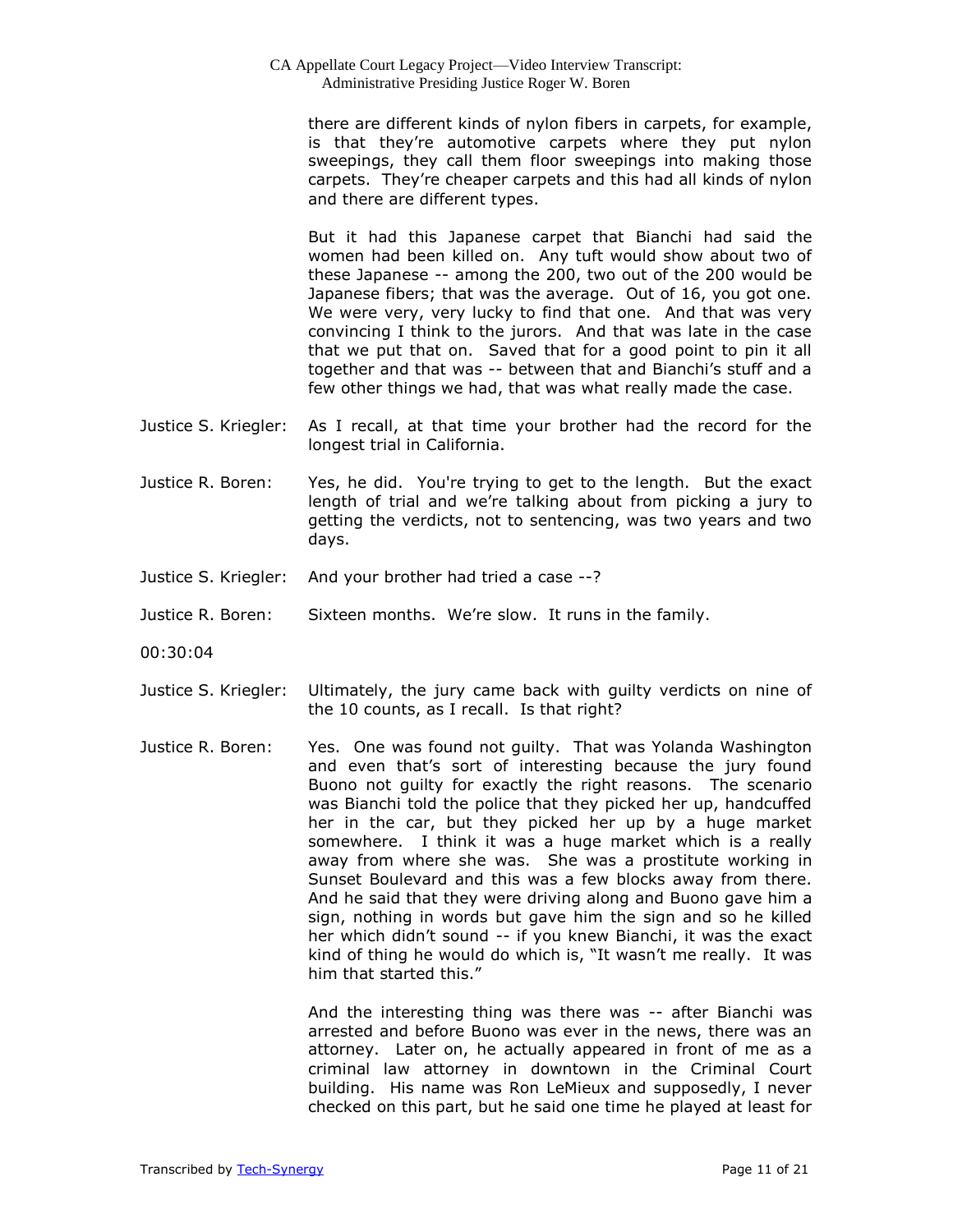not necessarily in a game but he was on the Green Bay Packers.

- Justice S. Kriegler: That is true. I did have him in my court and he was on the Green Bay Packers.
- Justice R. Boren: He was a very nice guy. But at the time of the Hillside Strangler murders, he owned -- I don't if he was the sole owner, he may not have been, of an organ store on Sunset Boulevard in Hollywood and when I say organ store, I mean it sold musical organs, maybe pianos too. And he said when he saw Bianchi's picture in the paper in late January or early February of 1979, he recognized the guy, which you know, didn't sound -- could have been, could have not. There were a lot of people that suddenly popped up as soon as there was publicity.

But what he told the police was that he was working like late one night about nine o'clock. He was trying to count the funds or something like that, doing a little auditing of the records in the store. And he looked out the window, the store fronted on Sunset but it was on the corner of Sunset and Detroit, on the north side of Sunset. And he looked out the window and he saw what looked like an ordinary vice arrest that you would have of prostitutes along there. There was a guy in plain clothes putting handcuffs on this girl and putting her in the backseat, and he said, "That was Yolanda Washington." And the cop, that he thought was a cop but wasn't, was Bianchi, and he said he didn't get to see the guy in the driver seat. He couldn't see him. It would have been nice to have that evidence in the trial. Ron Lemieux never testified at the trial because during the hypnosis hearing, the judge found that he'd been hypnotized, and so he excluded Ron Lemieux from the trial.

We had a witness in the trial named Artie Ford who was an actor in Hollywood sometimes, not very often. But he was an actor and he'd lived with Buono for a while and he talked about some of the things that he did with Buono and some things he had to say were pretty incriminating. But he was talking about how Buono would drive in his Cadillac down Sunset Boulevard, this was years before the Hillside Strangler murders and he would flash -- he'd pull over and start talking to a prostitute and then he'd flash a badge and basically cause a lot of trouble and consternation to them. He wouldn't arrest anybody of course but he would cause a lot trouble.

The police reports talked about this happening on Sunset Boulevard. When I had Artie on the stand, I sometimes would do this even though I knew in a way it's risky to ask a question to which you do not know the answer, where I said, "Where on the Sunset Boulevard did this occur?" And he said, "Oh, Sunset Detroit." And I looked at George and he's looking around,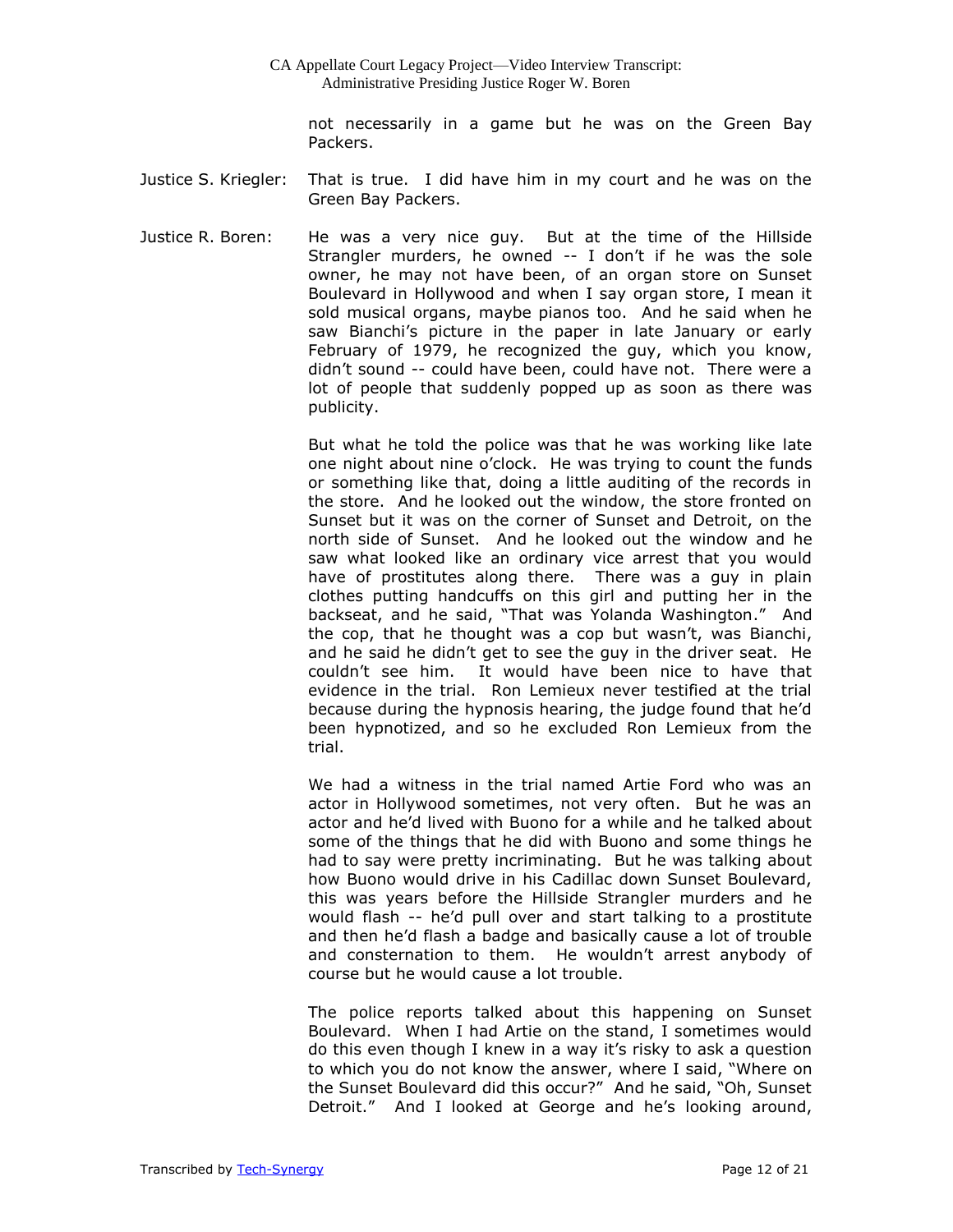because the jurors didn't get the significance of that at all, because we never had Ron LeMieux testify.

00:35:12

Justice S. Kriegler: The jury comes back with all these convictions. You do death penalty phase and they come back with verdict for penalty.

- Justice R. Boren: LWOP, Life Without Possibility of Parole.
- Justice S. Kriegler: And did you get an explanation from the jurors as --
- Justice R. Boren: We always figured we would never get a death penalty. We didn't really care. All we wanted was one guilty verdict and we got nine. And the reason -- I can tell you, they didn't tell me that but I think I know the reason. The reason was they couldn't tell who was -- they knew that Bianchi sort of was subservient to Buono but they also knew that Bianchi was a loose cannon. Not only that, he went on to Bellingham, Washington and killed two more girls and he got straight life. I don't think they wanted to give the partner anything more. They did. They gave him LWOP but not that it really makes any difference probably in the long run.
- Justice S. Kriegler: There was an awkward side to this case as well as on the administrative end.
- Justice R. Boren: Yes.
- Justice S. Kriegler: As I recall, correct me if I'm wrong, but George Deukmejian was attorney general and Bob Philibosian was the chief assistant attorney general when the case was referred to the office. And essentially, Mr. Philibosian and Attorney General Deukmejian made the decision --
- Justice R. Boren: That was 1981.
- Justice S. Kriegler: So they decided to prosecute the case. The District Attorney John Van de Kamp who had moved to dismiss the case became attorney general by the time the case was tried.
- Justice R. Boren: Yeah, 1982 was an election year.
- Justice S. Kriegler: And Robert Philibosian who had been in the attorney general's office was appointed district attorney at the time the case was tried.
- Justice R. Boren: Van de Kamp became my boss.
- Justice S. Kriegler: So the lawyer who moved to dismiss the case became the boss of the successful prosecutor and the former boss --
- Justice R. Boren: My former boss became the governor.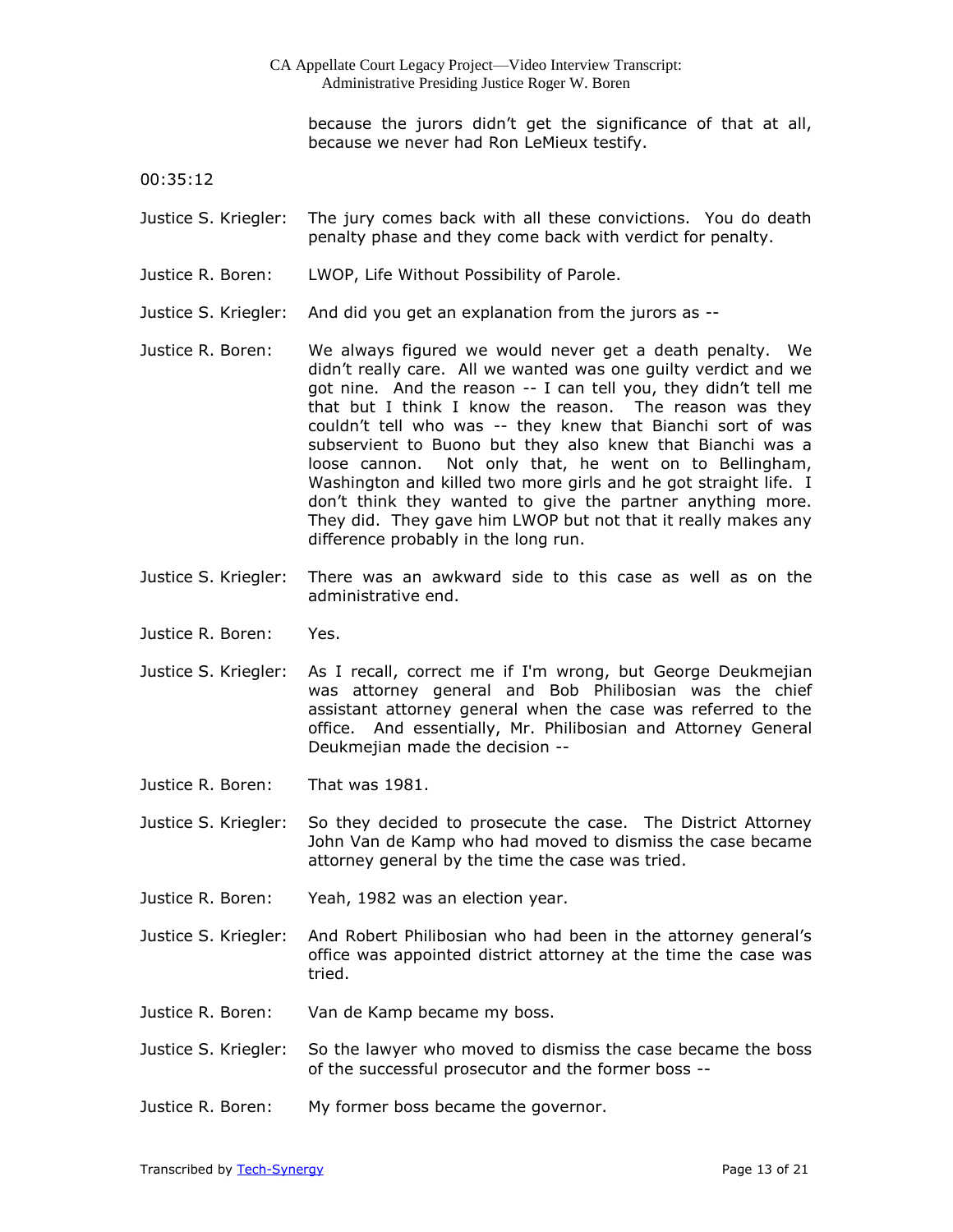- Justice S. Kriegler: And George Deukmejian became the governor which leads us to the next step in your career. As I recall you never really came back to the office after the trial. George Deukmejian had been --
- Justice R. Boren: Mostly didn't. I was counting on getting some time off, rest and relaxation because I hadn't -- I'd had little vacations during the trial. We didn't go 24/7 and we got Christmas off and usually two weeks off in the summer but I was burned out pretty much in the end, plus I really wanted out of the office because things were not the way I would like them with my boss still being my boss at the end of the trial. So basically my paperwork went in I think even before the sentencing of Buono and Bianchi somewhere in July to become a judge. So somewhere near the end of January, they were sentenced somewhere around the 20th, I can't remember. It's like a date of January 1984. And before the end of January I knew I was going to be appointed a judge. So I didn't have really much interest in going to the office other than to clear stuff out.
- Justice S. Kriegler: So you went to the municipal court first?
- Justice R. Boren: Right. I was given my choice. I could go to L.A. Muni Court or I could go to judicial district -- municipal court which is where I lived and I took the latter and being a big frog in a very small pond, it was good.
- Justice S. Kriegler: You weren't there too long.
- Justice R. Boren: So I could go home for lunch for about a year.
- Justice S. Kriegler: You were elevated pretty quickly to Superior Court, right?
- Justice R. Boren: Yeah.
- Justice S. Kriegler: And that was, again, by Governor Deukmejian.
- Justice R. Boren: Yeah.
- Justice S. Kriegler: What assignments did you have on Superior Court?
- Justice R. Boren: Well on Superior Court I became a vagabond judge mostly for the first year. That was -- they didn't have a courtroom for me over in the criminal but I'd come in an emergency to take over for a judge that had been injured and I took over a death penalty case in the middle of the trail because both sides stipulated that I could do it. So as soon as that trial was over, they just would keep putting me in the chambers of a judge that had gone on vacation. I was probably in five more chambers throughout that year of 1985. And it was a really good thing because it gave me the chance to work with different combinations of people, different styles and to learn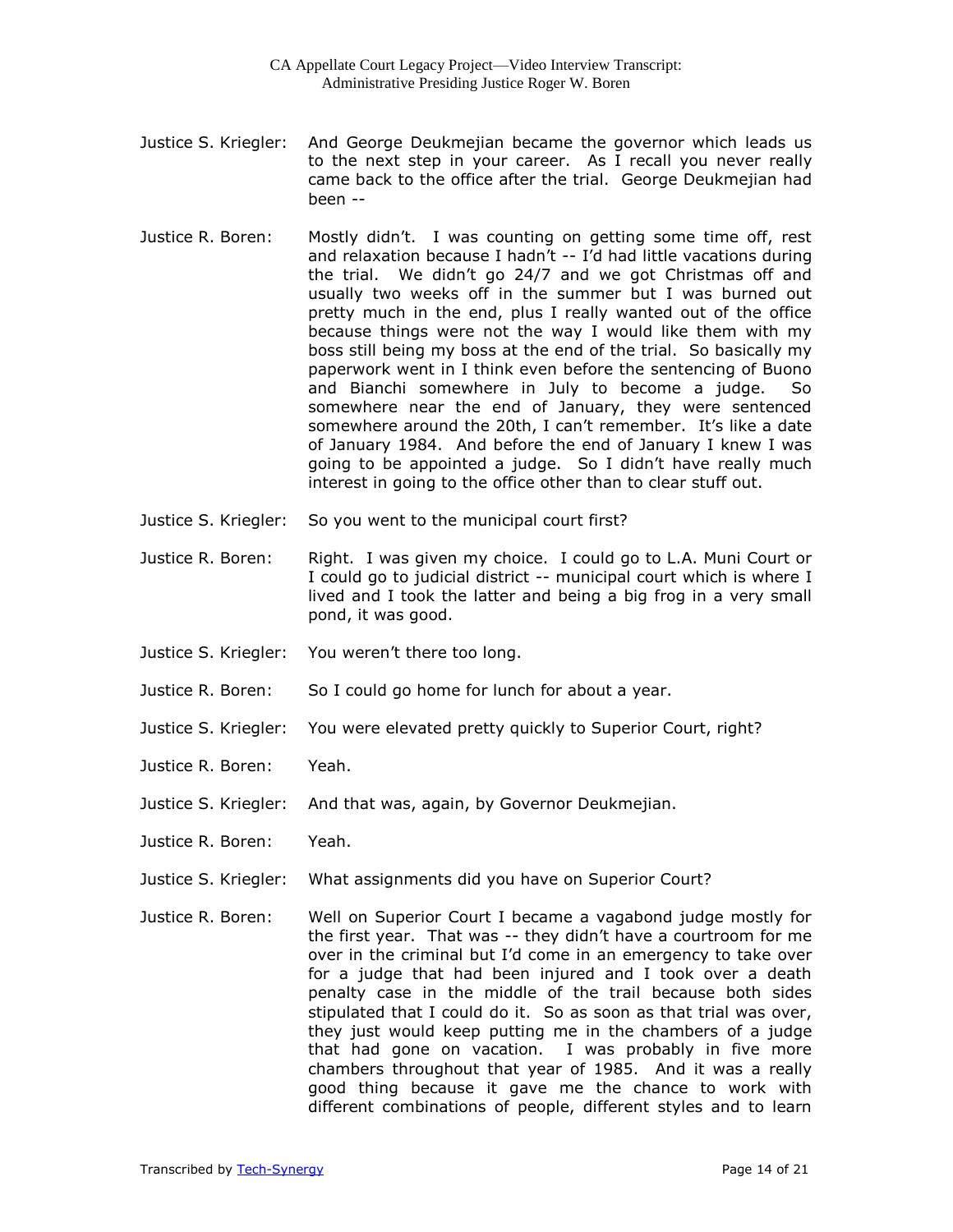| CA Appellate Court Legacy Project-Video Interview Transcript:<br>Administrative Presiding Justice Roger W. Boren |                                                                                                                                                                                                                                                                                                                                                                                                                                                                                                                                                                                                                                                                                                             |
|------------------------------------------------------------------------------------------------------------------|-------------------------------------------------------------------------------------------------------------------------------------------------------------------------------------------------------------------------------------------------------------------------------------------------------------------------------------------------------------------------------------------------------------------------------------------------------------------------------------------------------------------------------------------------------------------------------------------------------------------------------------------------------------------------------------------------------------|
|                                                                                                                  | how to be a Superior Court judge in an effective manner. Each<br>chambers had a different set of clerks, different DAs and public<br>defenders, different court reporters and none of that was my<br>own.                                                                                                                                                                                                                                                                                                                                                                                                                                                                                                   |
| 00:40:07                                                                                                         |                                                                                                                                                                                                                                                                                                                                                                                                                                                                                                                                                                                                                                                                                                             |
|                                                                                                                  | I was there temporarily and I can see what was good and what<br>was bad. When I finally got my own chambers it was kind of a<br>nice thing to know how you wanted to do work. Plus I've had<br>two years sitting in front of Ron George, how could it get any<br>better than that? I mean that guy, he was the master of a<br>courtroom.                                                                                                                                                                                                                                                                                                                                                                    |
| Justice S. Kriegler:                                                                                             | Right. That's a great way to get an education.                                                                                                                                                                                                                                                                                                                                                                                                                                                                                                                                                                                                                                                              |
| Justice R. Boren:                                                                                                | Yeah.                                                                                                                                                                                                                                                                                                                                                                                                                                                                                                                                                                                                                                                                                                       |
| Justice S. Kriegler:                                                                                             | Just watching somebody like him. So you had a couple of very<br>high publicity cases that you handled on Superior Court. Let's<br>just talk about it, two of them.                                                                                                                                                                                                                                                                                                                                                                                                                                                                                                                                          |
| Justice R. Boren:                                                                                                | Okay.                                                                                                                                                                                                                                                                                                                                                                                                                                                                                                                                                                                                                                                                                                       |
| Justice S. Kriegler:                                                                                             | The Twilight Zone Case. What was that about?                                                                                                                                                                                                                                                                                                                                                                                                                                                                                                                                                                                                                                                                |
| Justice R. Boren:                                                                                                | Well, the alleged place of the crime was near my house. It was<br>out in Santa Clarita Valley. There was an area owned by the<br>Newhall Land & Farming that was called Indian Dunes and the<br>Santa Clarita River ran down to Ventura through there and<br>there were some areas where there was a lot of foliage and<br>cliffs and things. And they were filming a movie called the<br>Twilight Zone the Movie. And it was a three-segment movie.<br>One segment was to be directed by John Landis who was the<br>chief defendant in the case and another was by Steven<br>Spielberg and I can't remember who the third director was.<br>But they each took a segment to present one of the stories that |

about bias and prejudice.

So they had one guy who was portrayed by -- his name is escaping me. Vic Morrow and he would find himself in different situations. First, he would be a French Jewish person who is captured by the Gestapo or in danger of being captured by them. I can't remember who the other place -- Southern, he would be a black person in Southern United States at a time when there was a lot of prejudice and there were lynching's and things like that.

have been presented on the TV Twilight Zone and present it in movie form. And the one that John Landis was doing was

And the third segment, a part of his segment, was he was a Vietnamese person who is carrying Vietnamese children in this particular portion of the movie across a river while Americans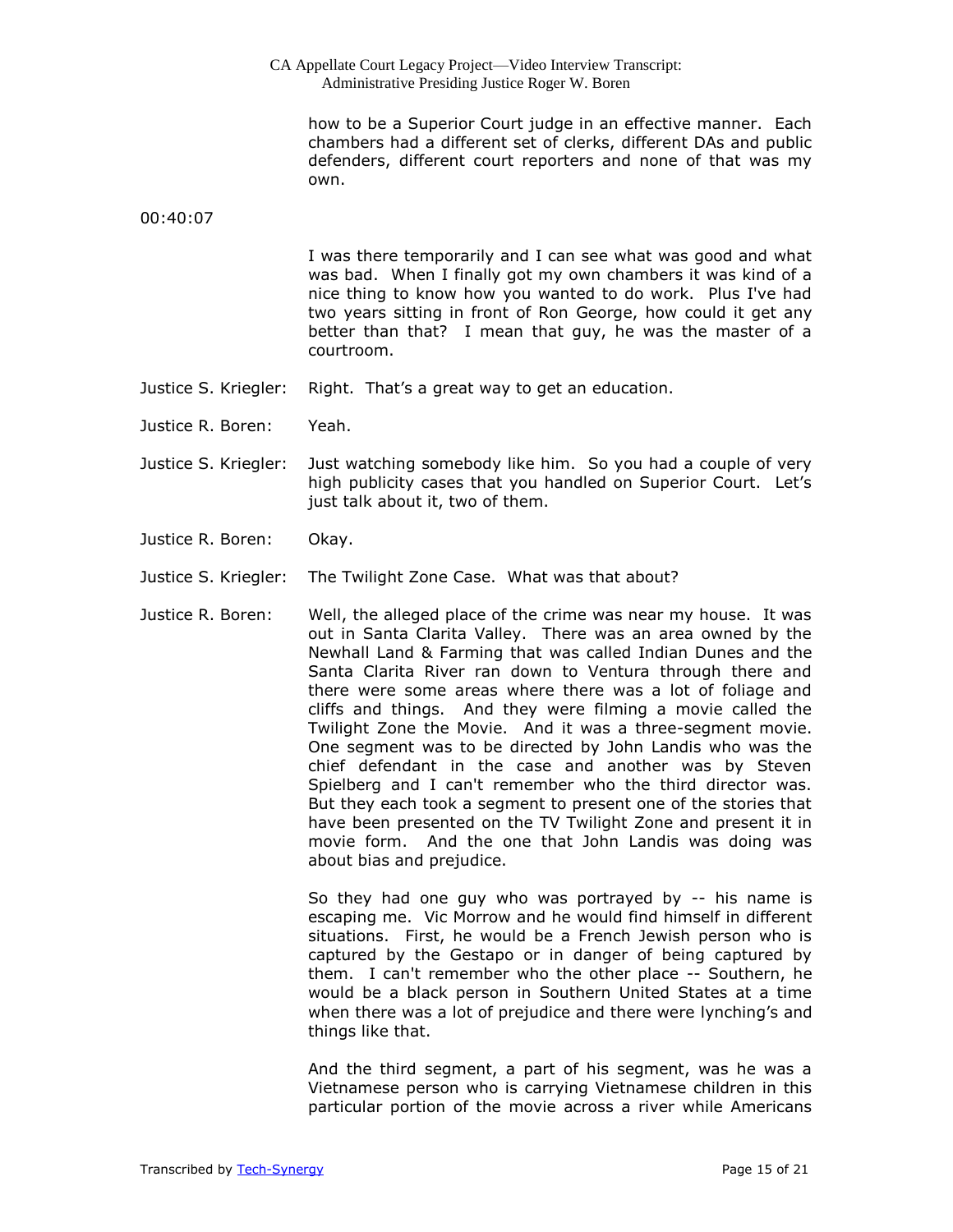are shooting machine guns from helicopters. I don't know how it was done in the days and it was done on television. That was the way it was done for this showing. And what happened was the tail rotor came apart of the helicopter and the helicopter crashed on Vic Morrow and the two little -- when I say little kids, they're about 12, 13 and 14 years old range.

Vic Morrow and one of the kids were decapitated and the other kid was just simply crushed to death but they were all killed. So there are three persons that met death and after investigation the sheriff's homicide people decided it should be an involuntary manslaughter case because of what they considered gross negligence on the part of Landis and his other defendants, and in part because they violated the law of hiring children to shoot a movie at night and were not in accordance with any of the rules and regulations included in the state laws on child actors.

Even in the middle of the case we had Jackie Cooper, a very famous actor that have been in the Little Rascals movies. He'd been the chief in Superman movies, the editor of Superman's newspaper. He'd done a lot of things. He directed a lot of movies the last part of his life. He's deceased now but he was a well-known and well-liked director. And he appeared basically as an expert witness about a director's responsibility, about an actor's responsibility, about being a child actor, how things were changed about rules and regulations and he sat on the stand. He was kind of a neutral person about all of the things, an interesting person. But that was why they were being charged. They'd been offered I think a plea bargain of where they would just plead to a misdemeanor violation of child endangerment of some kind. I don't know exactly what but in light of violating those state and county rules and they didn't accept that. They wanted to go for the involuntary manslaughter.

- Justice S. Kriegler: And the verdict was?
- Justice R. Boren: The verdict came back not guilty but it sort of surprised me and my staff. This is the first time I really realized that celebrity has a certain cache to it that might lead to a different viewing of the thing because the juries were all very happy to schmooze with the defendants afterwards, and Landis thought he was going to be convicted.

00:45:19

The day or two before the verdicts came in, he asked the bailer to show him the inside of the lockup so he knew what to expect.

Justice S. Kriegler: Wow. Speaking of celebrity, the other case I want to talk to you about had some element of celebrity but on the other side.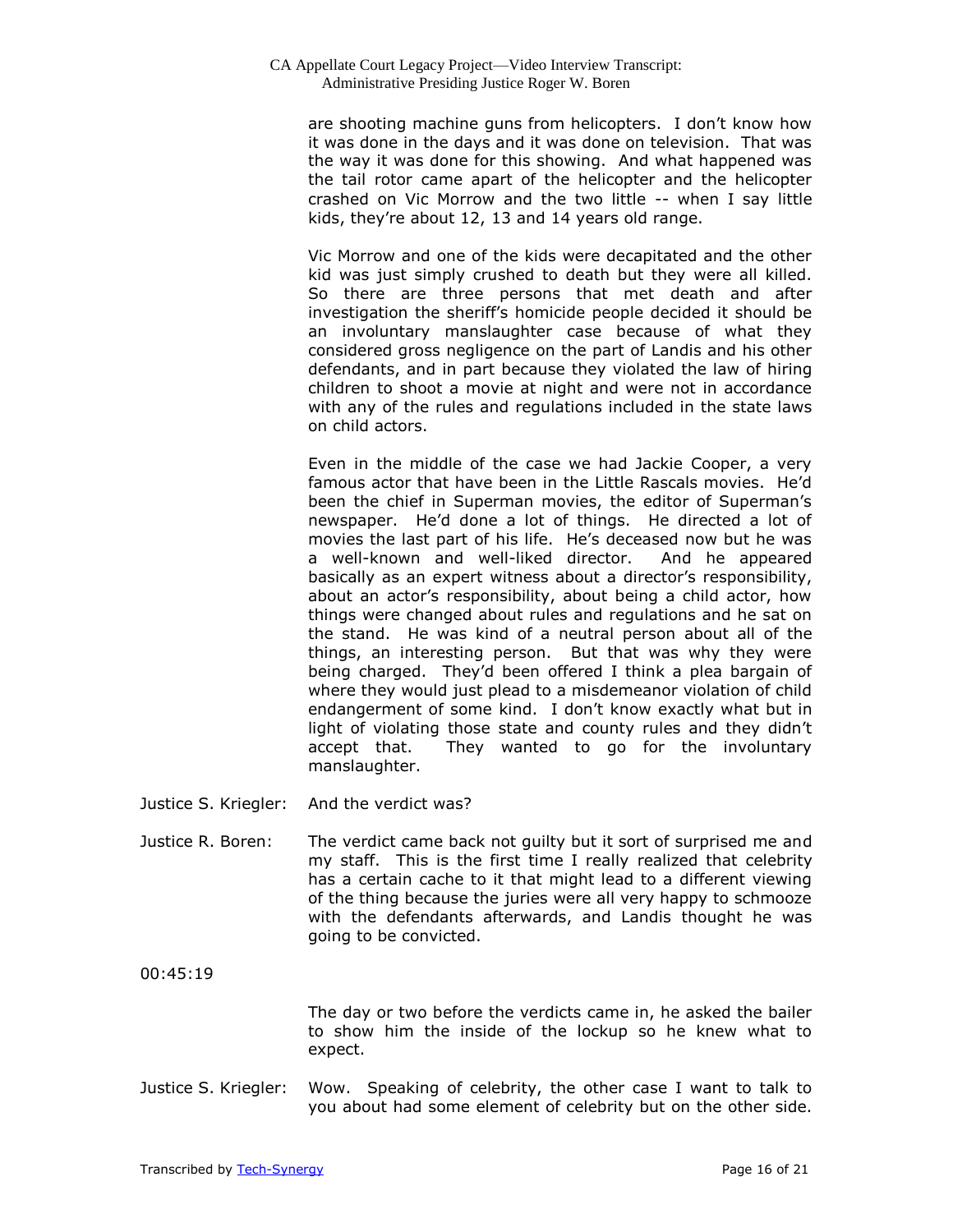That's the Tiequon Cox murder which involved the family of a well-known UCLA and NFL football player's family.

- Justice R. Boren: Kermit Alexander.
- Justice S. Kriegler: Right.
- Justice R. Boren: Kermit became -- it's interesting because it sort of get -- it came around again this year in the sense that Kermit Alexander was listed on the ballot this year as the prime supporter of one of the ballot majors on this year's election, state election. It was the major that was passed that supposedly speeded up the process of trying of having appeals in habeas corpus in death penalty cases. The reason was that his mother, his sister and two, I think, nephews, were killed by Tiequon Cox. That was the trial I did, People versus Tiequon Cox.

It was a bizarre case in the sense that he was a hired killer. It was apparently a payback for a drug thing and he got the address wrong, whether he was handed the wrong address or he wrote it down wrong, I don't know, but he went to the wrong house with an M1 carbine, automatic rifle, not semiautomatic, and went in. He was told to kill everybody in the house. He didn't kill the person who hid in the closet, but he killed the mother and sister in the kitchen and killed the two little boys sleeping in a bed in the afternoon and walked out of the house. When he got back in the van that was waiting for him, he told the getaway driver, "I blew the bitch's head off," and he left. He got \$3,000 and he bought a Cadillac, used the Cadillac that next day.

- Justice S. Kriegler: And he's still on death row?
- Justice R. Boren: He's on death row. They say he's the -- I don't know if this true, but they say he's the number one Crips shot-caller for Los Angeles stuff on the highest level down here. While he was on death row, he stabbed Tookie Williams, another death penalty convict that I had come into contact with, stabbed him in the back. It didn't hurt him bad but Tookie has been since executed. He was the one that wrote a book on -- a children's book on anti-gang participation and got, I guess, a Nobel Prize or some kind. I think it was a Nobel Prize.
- Justice S. Kriegler: I think it was nominated. I'm not sure --
- Justice R. Boren: It might have been that.
- Justice S. Kriegler: So, you went from superior court in Los Angeles to the Court of Appeals in what year?
- Justice R. Boren: 1987.
- Justice S. Kriegler: You came here to Division Five?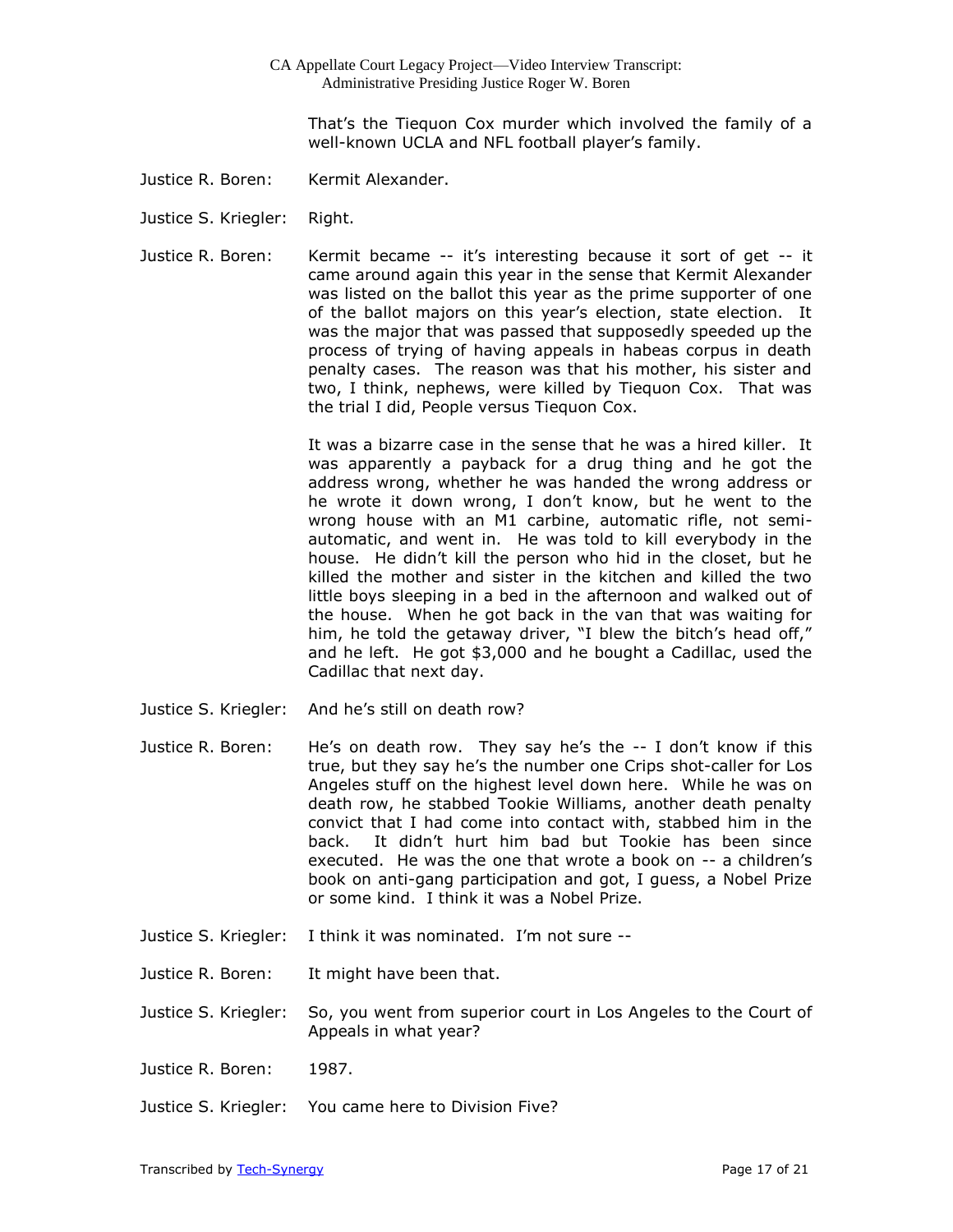- Justice R. Boren: Yeah, but it was on Wilshire then.
- Justice S. Kriegler: Yeah. You were an associate justice for how many years?
- Justice R. Boren: In your division, Division Five, I was here maybe '93.
- Justice S. Kriegler: And then what happened in '93?
- Justice R. Boren: In '93, Justice Roth, who was the presiding justice of Division Two, retired and I put in my papers to Governor Wilson and got selected by him to be the presiding justice of that division and I've been there since to this day.
- Justice S. Kriegler: And then you're also the district's administrative presiding justice. When did that happen?
- Justice R. Boren: I think it was about 1994.
- Justice S. Kriegler: Okay. Talk just a little bit about few of your cases. I mean obviously you've written hundreds, if not thousands of cases.
- Justice R. Boren: So many that some of them -- I look at the thing and I don't remember anything about them at all. I don't even remember the name of some of them.
- Justice S. Kriegler: Well, I picked out three that range from the very, very important to the oddball to the petty. Let's start with the petty. You had a case involving a couple of neighbors.
- Justice R. Boren: Both lawyers.
- Justice S. Kriegler: Both lawyers who had a dispute about a backyard basketball court?
- Justice R. Boren: Yeah. Apparently, the plaintiff lawyer, his wife was pregnant. She was spending a lot of time resting.

00:50:00

The boy next door, who is a son of the lawyer, the defendant lawyer, played basketball during the afternoon in his backyard on his basket. The plaintiff lawyer said he was making too much noise and his wife sleep and I don't know what the argument was but he ended going to court and the plaintiff lawyer talked to a judge and given an junction that prohibited basketball except between a short window around I think five o'clock or something like that, afternoon to six o'clock. He couldn't go out in the backyard even if it's bright daylight in the evening and play basketball. I just thought that was unreasonable. I mean if we could do that I think as justices, the law is being silly now to regulate that kind of thing.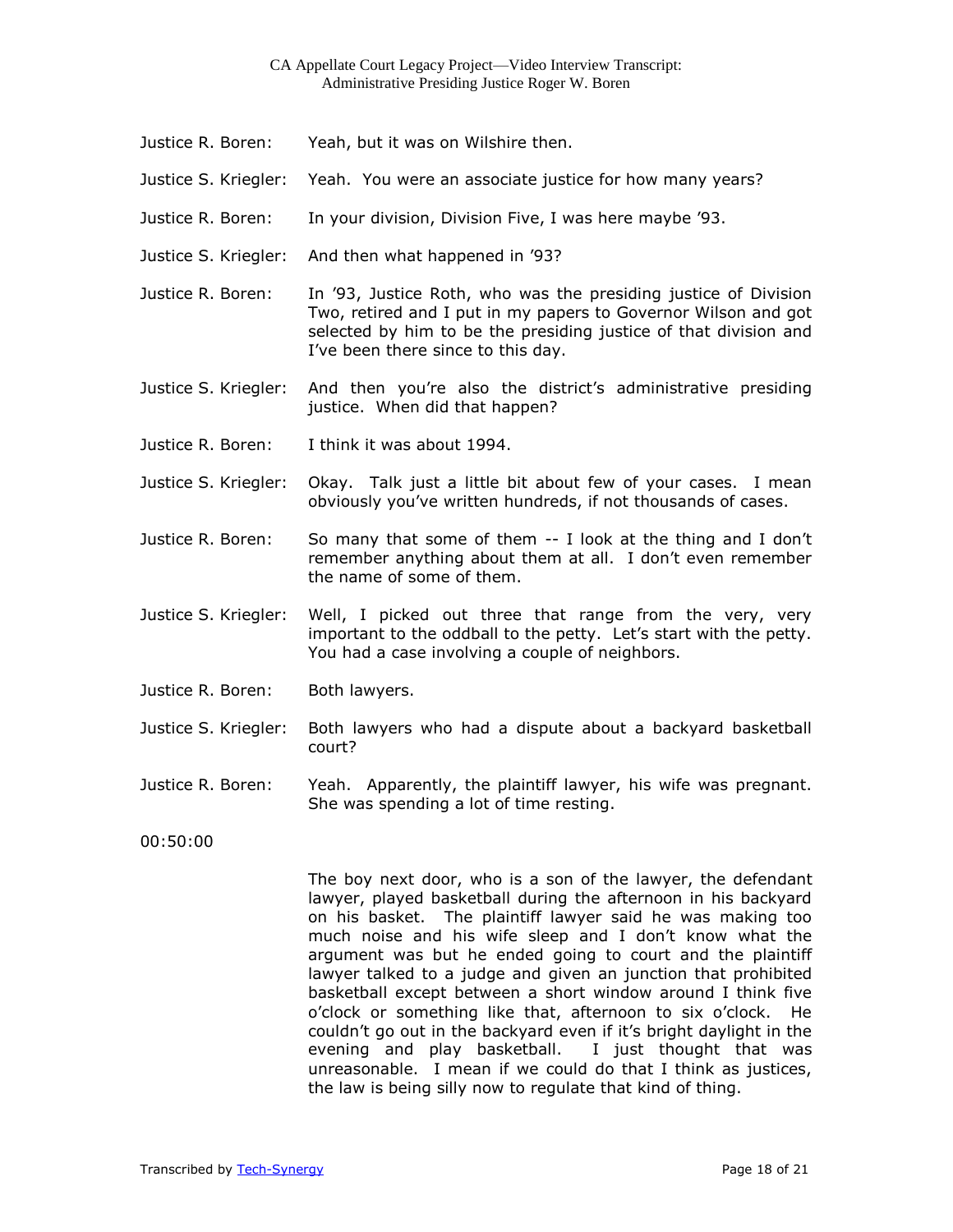- Justice S. Kriegler: It came across silly in the press. The press picked up on this case, got a lot of ink at the time.
- Justice R. Boren: I remember it was easy to write a funny little line like they took their case from the basketball court to the superior court.
- Justice S. Kriegler: That takes me to another case involving the court and this is Aisenson versus American Broadcasting Company.
- Justice R. Boren: I felt real sorry for Judge Aisenson. He was a Superior Court judge and it just happened. They don't do this all the time but they did at that time. ABC Channel 7 did a thing -- I think it was ABC, do you remember?
- Justice S. Kriegler: ABC, yeah Channel 7.
- Justice R. Boren: They did a local story for the evening news in which they took a pole of all the -- any of the criminal lawyers that wanted to participate in raiding the judges who did criminal law downtown and several judges who didn't do well and several who did really well, and two that did really not well were -- the reason I say two is I kind of compare the way they went about their business. Aisenson was one of them. He got real bad grades. The other person was Eric Younger who is the son of a former attorney general, Evelle Younger that I'd worked for.

The way Eric responded, he let the television cameras come into his chambers. He talked to them about same old thing Ron George would have. He said, "Well, you know every case you make one temporary friend and one permanent enemy. You call them the way you see them and you're going to make everybody happy. You might not make either one of them happy." He looked really good on television. Aisenson wouldn't let him even come in his courtroom. They were showed pictures through his window to his courtroom and couldn't see very much. Then, they waited for him outside his house and they got -- he did a perp walk. He walked from his front door to his car with his briefcase in his hand, never looked directly at the camera, went right to the car, got in it and drove away.

Now, they did not show his license number. They didn't show the number of the house. They didn't identify the street he lived on or anything like that, but they did show Judge Aisenson, what he looked like. He never would talk to them and so they put this thing on. They showed the perp walk and so people knew what Judge Aisenson look like and that was about it, other than to say, "You got bad grades." So, he sued them for invasion of privacy and that case basically holds - that wasn't an invasion of privacy, he being a public figure and all of that and there was nothing libelous about them. They didn't divulge any non-public information about his life or where he lived or a car he drove or any of that stuff.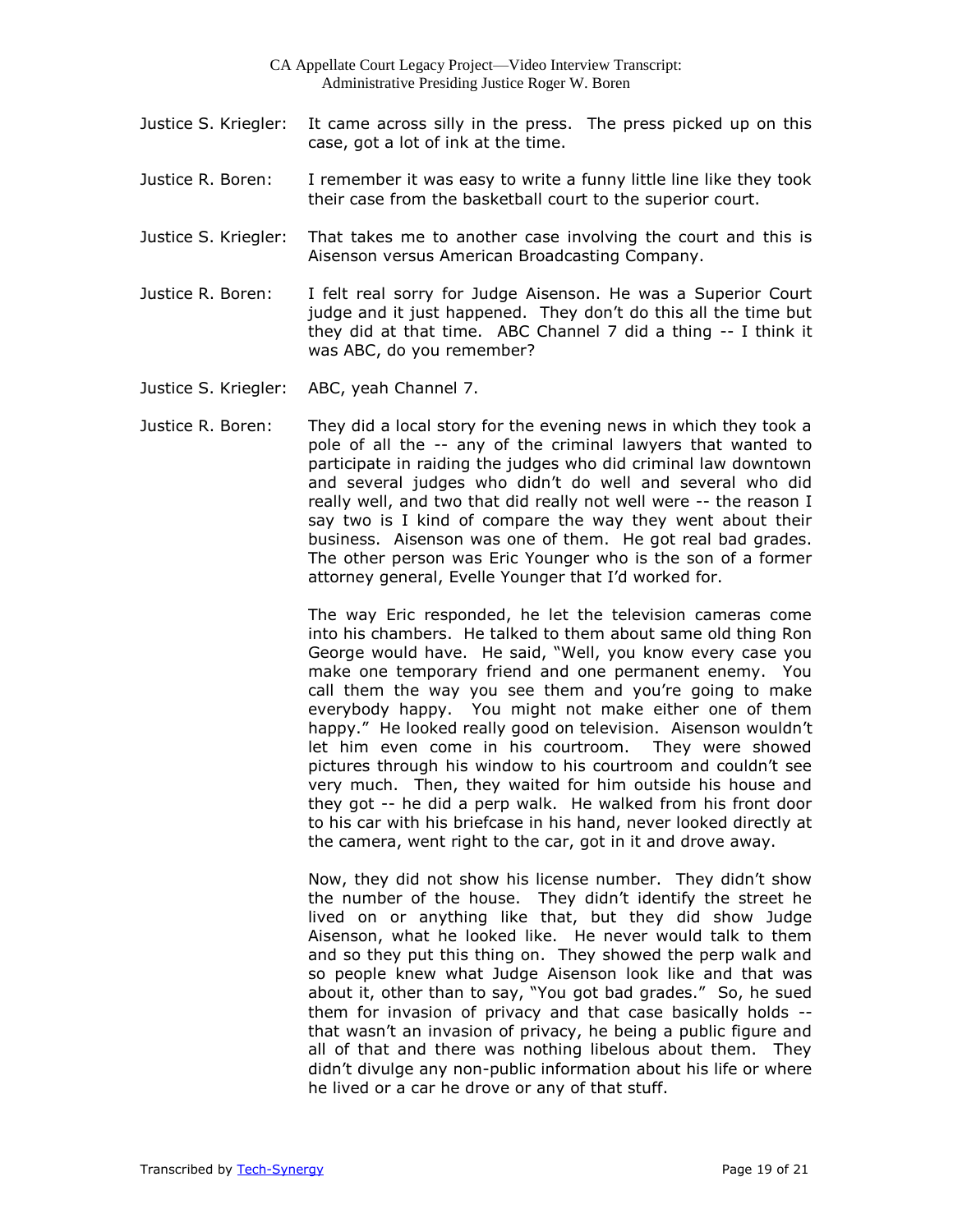- Justice S. Kriegler: That brings me to the last case we'll talk about and that's when it also got a great day of publicity and it was very important and that was the Vergara versus State of California.
- Justice R. Boren: That was this year, I think.
- Justice S. Kriegler: Very recent, tell us about that.
- Justice R. Boren: Well, we tried to write it the other way, an affirmance rather than reversing in part because the trial judge really did a good job of trying to analyze this case. But really it wouldn't write to where anybody felt satisfied. I didn't feel satisfied. My attorney didn't feel satisfied. I talked to the other two judges and they didn't feel satisfied that that was going to be the right result.

00:55:05

The reason was this is technical but the reason was that the plaintiffs, they alleged that the Statutes of California regarding teacher tenure, hiring and firing essentially lead to a bias, discrimination against students in certain poor districts. Because of those statutes, they received an inferior education. I think it's true and so did the judge certainly felt this way and all the justices on this felt this way that it is absolutely true on the facts that we're showing in this case that the poor students in those poor districts did receive an inferior education. That was related to the distribution of the teachers that some of the poor teachers sometimes would be sent to these areas whereas the better teachers would be in the nicer areas.

But if you start to analyze this fully, we came to the conclusion that it wasn't really right because they explicitly made only a facial -- what's called a facial challenge. They were challenging that the discrimination was the result of the statues whereas there was plenty of evidence in the case that it was really the application of the distribution of the teachers by the administrators that was causing that problem. The statutes didn't compel the administrators to do any of that. They were just doing that and so that's why we ended up reversing that and sending it on -- it went on a petition for review to Supreme Court and the Supreme Court I think eventually denied review.

I think there probably will be around two in this case in which they'll try to show and they probably can show. It's just going to take a lot more work that there is discrimination and it's caused not by facial application of the statutes but by the combination of administration and the statutes.

Justice S. Kriegler: Those are all interesting cases for different reasons. Next month is going to be your final month on the court, 43 years or so in the legal system. Any thoughts on what you've seen, what you've accomplished? Now that you look back on it, I'm